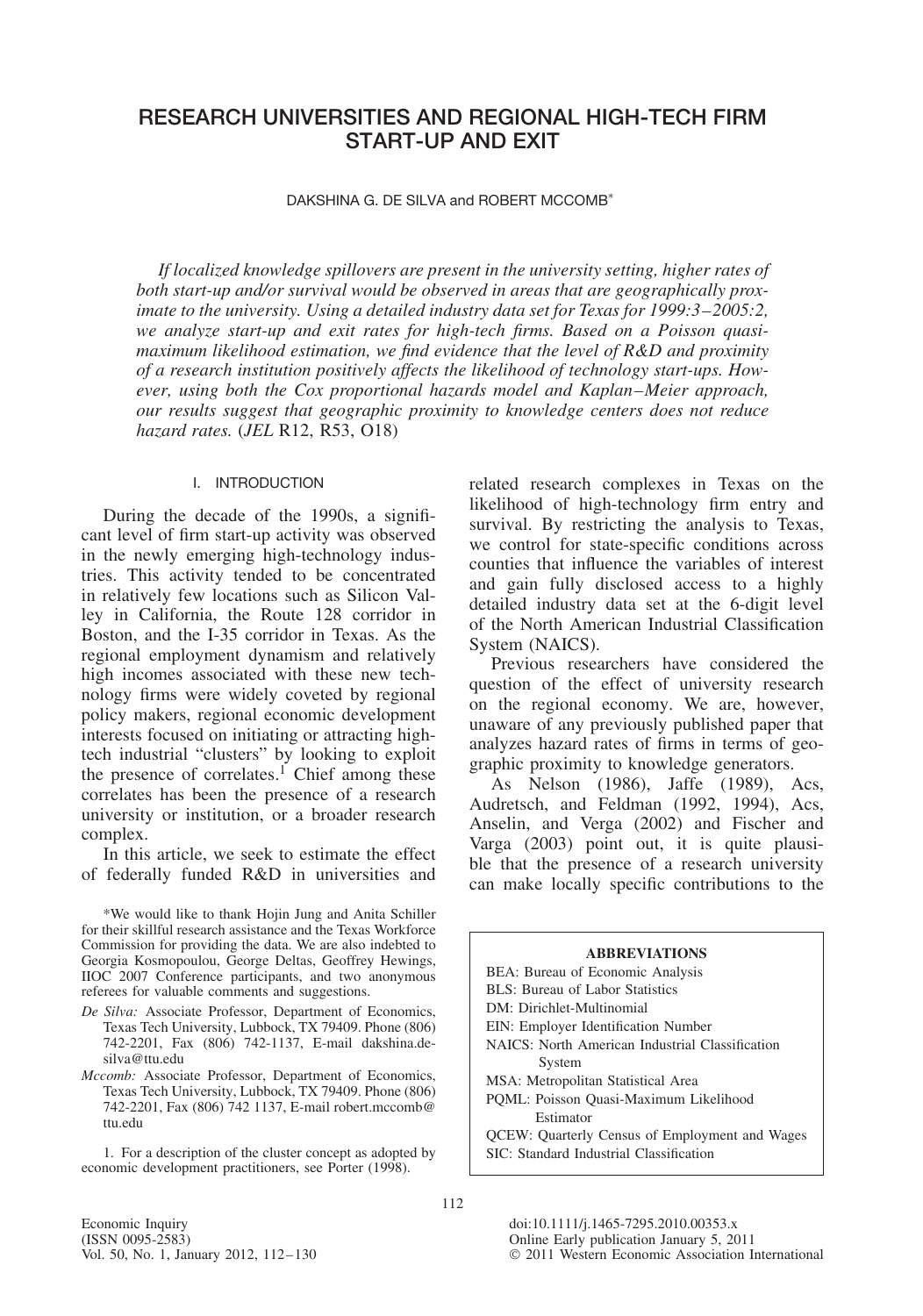level of commercial innovation in its region.<sup>2</sup> The university provides geographically specific access to resources such as libraries, faculty, and a ready pool of graduates at all levels. Research universities and institutions conduct basic research, that is, create knowledge, with the purpose of diffusing the knowledge they create. New knowledge that spills over most readily into the locality should result in localized private sector innovation. Moreover, universities increasingly seek means by which to facilitate faculty start-ups and to enhance access to university resources to support regional entrepreneurs.3 Although universities can be the sources of direct spin-offs in the form of startups, this impact seems to be moderate and relatively recent. The Association of University Technology Managers reports that 462 new high-technology companies based on academic discovery were formed in 2004 by 191 institutions, up  $23.5\%$  from  $2003<sup>4</sup>$ . This only represents an average of somewhat more than two start-ups per institution. In Texas alone in 2004, there were 787 start-ups in the high-technology activities.

If there is a geographic component to diffusion of knowledge, rapid innovation of new knowledge will enhance the economic value of geographic proximity to the knowledge production location. Moreover, given the publicly funded nature of university research, spillovers may be relatively more available from universities than private sector firms conducting similar R&D. Jaffe (1989) and Jaffe, Trajtenberg, and Henderson (1993) find evidence of localized knowledge spillovers from universities. In particular, they find that the presence of a university positively affects the local or regional level of patent activity. Anselin, Varga, and Acs (2000) find evidence that university spillovers are specific to certain industries. For example, their results suggest the strong presence of spillovers in the case of electronics but not in drugs and pharmaceuticals (at the 2-digit SIC level). Mansfield (1995) also finds evidence that the level of university R&D expenditures and quality of relevant faculty are important to industrial innovation in technology industries (at the statewide level). He also recognizes the importance of the nearby presence of other firms in the same industry.

Zucker, Darby, and Brewer (1998) stress the importance of basic research and the growth and location of human capital to the location of biotech start-ups. They place an emphasis on the location of highly productive university faculty in the life sciences. Looking at the data for 183 functional economic areas (defined by the BEA) for the period 1976–1989, they find that the number of both highly productive faculty and top-quality research institutions had a positive and significant effect on the geographical distribution of the stock of biotech firms in 1990. They also find that the number of faculty "stars" had a positive, but diminishing effect on the number of biotech start-ups over the period. They underscore the importance of start-ups to the growth and geographical distribution of the biotech sector. As they note, the biotech industry went from being practically non-existent in 1975 to over 700 firms by 1990. In a similar way, the rapid pace of innovation in the new high-technology activities that emerged in the 1990s appears to have been expressed in high rates of start-ups and exits.

Although we might posit that the presence of local spillover effects from university research should contribute to higher levels of technology start-up activity and lower rates of exit in more proximate geographic regions, we cannot necessarily disallow other possibilities for the localized influence of the universities and research centers. It may be that the presence of a large university is a driver for the social and cultural climate that creative individuals require. In such a case, it is not just the technical knowledge that is created and locally diffused by the university, but also the aura of the university that matters in the attraction or retention of creative technology entrepreneurs. More generally, the higher the quality of the social, recreational, and cultural environment, the more attractive the area should be to entrepreneurs surveying locales in which to start their firm.

Similarly, there may be a positive relationship between the size of the research institution and the quality of the pool of recently trained individuals. This would most certainly be the case for individuals undertaking graduate study. If these graduates are seeking a means to earn a living within their alma mater's community, this would be an additional channel for localized knowledge spillover. Better trained graduates

<sup>2.</sup> Also see Audretsch and Feldman (1996) where they examined the link between knowledge spillovers in an industry and geography of innovation and production.

<sup>3.</sup> For a survey of university technology transfer efforts, see Paytas, Gradeck, and Andrews (2004).

<sup>4.</sup> See AUTM 2004 Licensing Survey.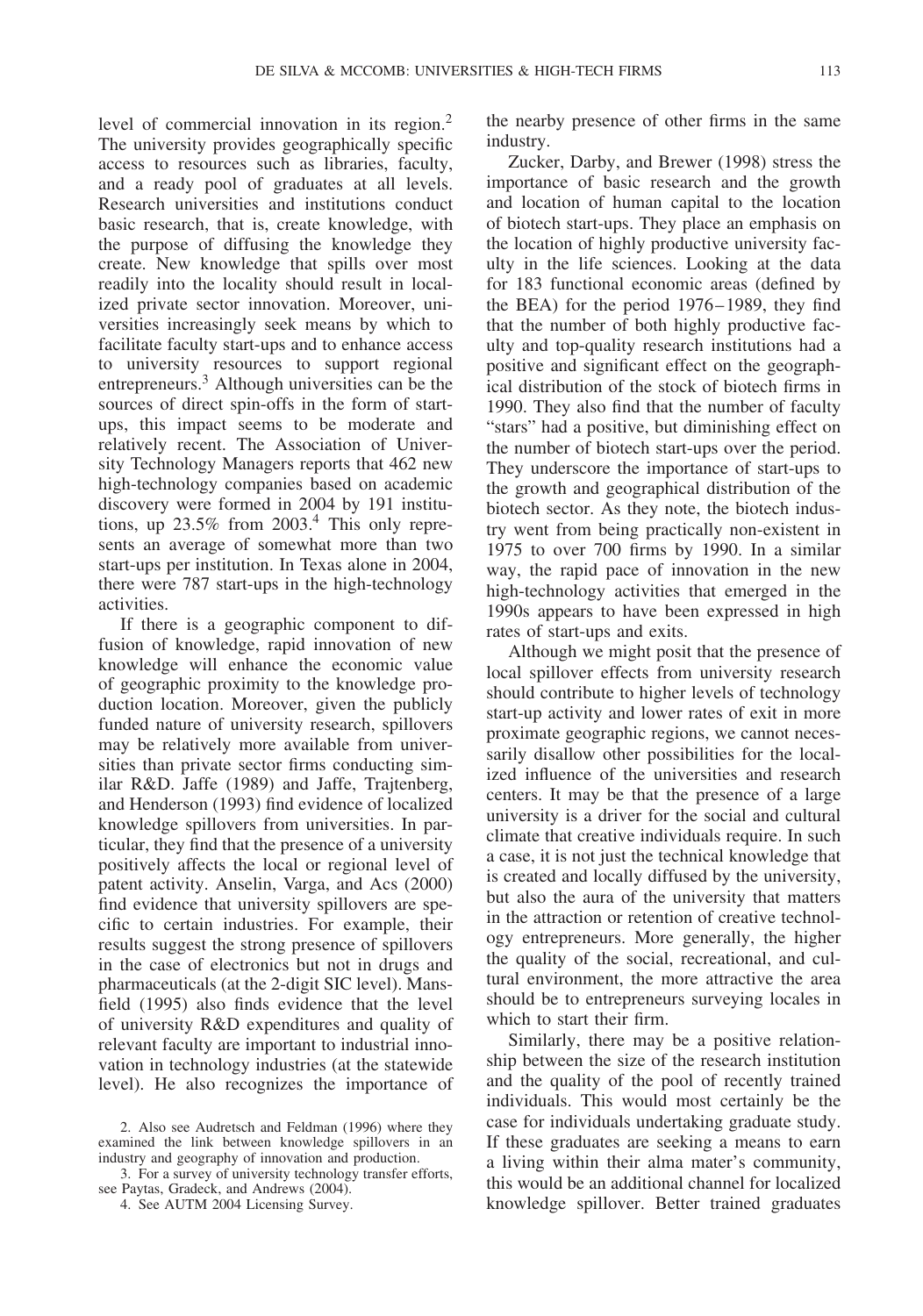who retain personal linkages to the research center are better prepared to initiate a start-up.

Although the presence of university research activities may be a necessary condition for the presence of a significant cluster of hightech private sector activity, it clearly is not sufficient. Examples of relatively undeveloped regional economies that host notable research universities are not difficult to find. Indeed, although much of the research to date has found a positive effect of university R&D on growth of high-technology industrial activity, the estimated effect is generally rather modest. There clearly are other important determinants.

In an approach similar to our article, Woodward, Figuerido, and Guimarães (2006) consider the effect of university R&D in science and engineering on the appearance of new high-tech establishments across all contiguous counties in the United States from 1997 through 2000. Using Census data at the 3-digit SIC level to identify high-tech entrants, they analyzed a set of 31 "R&D intensive" industries. Controlling for factor costs, urbanization and localization economies, and cultural and natural amenities, they find a significant effect of university R&D on the probability of a firm locating within close proximity of the research university. However, the effect is slight. They conclude that a \$1 million increase in university R&D increases the probability of a new establishment by less than 0.1%.

Abramovsky, Harrison, and Simpson (2007) investigate the effect of university R&D on the location choices of R&D-performing firms in Great Britain across 111 postal zones. Using a quality index for university research departments, the authors construct a weighted-average index for all universities and aggregate measures of the departmental-level research quality in ten research fields in each of the regions. Looking at the geographic distribution of both existing establishments and the number of new entrants of R&D-performing firms over the period 2001–2003 for six product groups, the authors find little empirical support for the proposition that the number or quality of research universities had a positive effect on the location choices of R&D-performing firms. Oddly enough, where the universities appear to have some relevance to location decisions, they are lower tier, not top tier, research institutions. Agglomeration effects, industryspecific localization economies and workforce

educational characteristics appear to play important roles.

The results of our analysis suggest there is persuasive evidence that the presence of a research institution and the size of its research enterprise affect the probabilities of technology start-ups in Texas counties. On the other hand, there is little support for the hypothesis that geographic proximity to knowledge centers reduces hazard rates. This latter finding is not necessarily inconsistent with the presence of localized spillovers. If local barriers to entry are low, positive spillovers would attract entry up to the point at which the private benefits from the shared, unpriced inputs are competed away. Thus, one would expect to see higher local levels of entry, but mortality rates that are similar to the broader industry.<sup>5</sup>

One concern that might arise with the analysis of start-up firms is the possibility that levels of federal R&D funding and regional hightechnology industry development are endogenously determined. To clarify the discussion on this point, a distinction must be drawn between the distribution of existing industrial activities and the distribution of start-ups in the given industries during a given period. For example, if industry influenced funding opportunities for the local university, the endogeneity question would be critical to a study of the effect of university R&D on the existing distribution of industrial activity.

Abramovsky, Harrison, and Simpson (2007) address this problem in their investigation of university research quality and industry location by also analyzing the distribution of start-ups. They control for the number of establishments in the particular industrial activity in the region. Since by definition, current start-ups did not exist at the time the R&D funding decisions were made, they can pose no causality. Woodward, Figuerido, and Guimarães (2006) take this same approach and do not register concerns about endogeneity. The analysis in this article

5. We are grateful to an editor of this journal for motivating our thinking on this point. A slightly different approach to this finding might be that, when localized technology spillovers are present and start-ups are thus facilitated in the same or very close substitute product space, there would be more intense competitive pressure for local firms to rapidly commercialize the given R&D and be first to market. This may result in less investment in proof-ofconcept and less thoughtful market strategy. Overall, the presence of more and closer substitutes would effectively increase the riskiness of the local firms that share the unpriced input. The net effect of spillovers on failure rates, under conditions of easy entry, may then be a wash.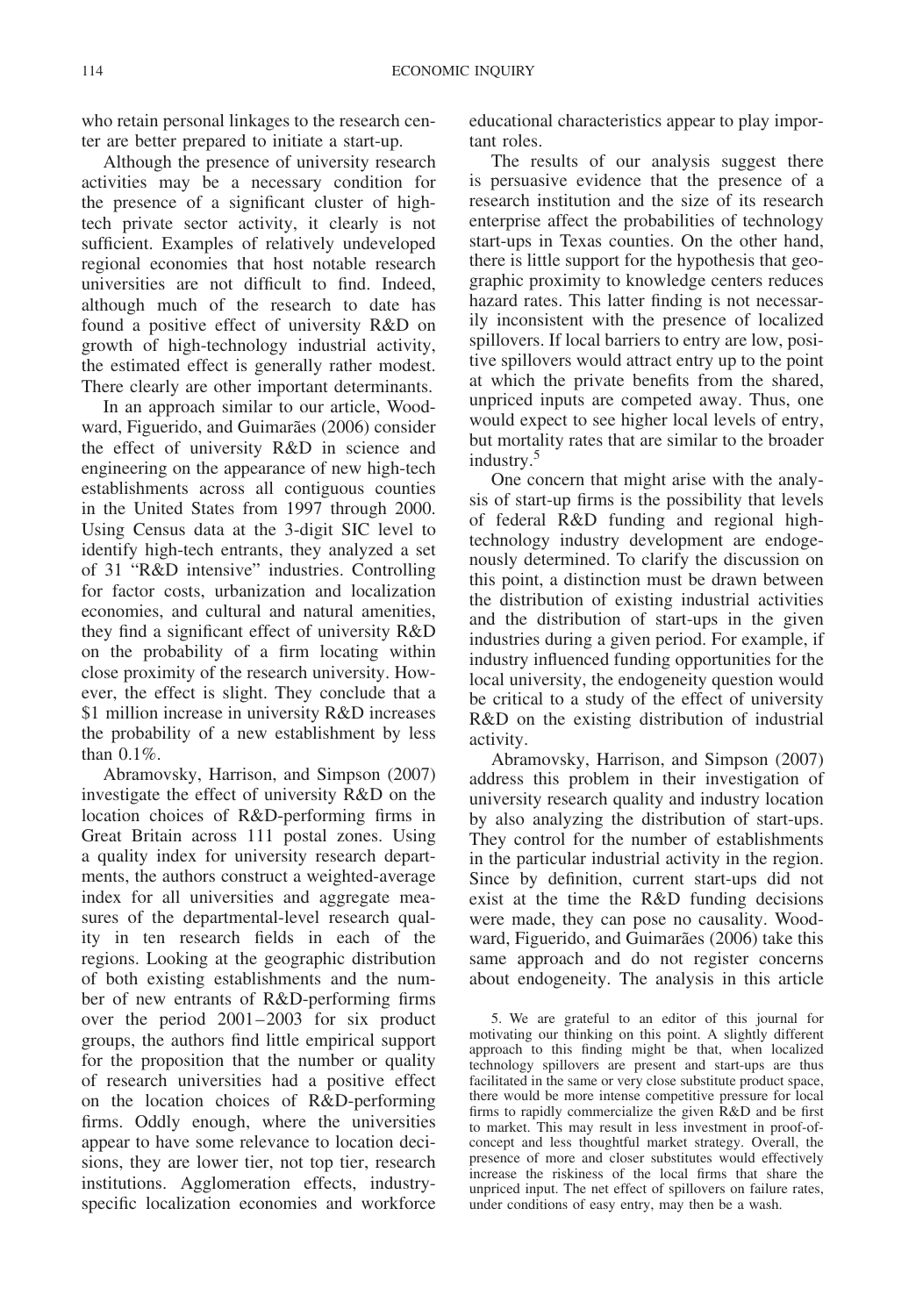focuses on start-ups within a fixed effects model that controls for local heterogeneities across a broad set of observed variables.

Section II describes the data set; Section III reports the results of the empirical analysis; and Section IV summarizes the main findings of the study.

### II. DATA

We obtained firm-level data for Texas from the Quarterly Census of Employment and Wages (QCEW) from the Texas Workforce Commission. This data set provides firm-specific monthly employment and quarterly total wages reported by establishment as required under the Texas unemployment insurance program. Each record includes the specific location (address) of the establishment, business start-up date (the date on which unemployment insurance liability begins), and the relevant 6-digit NAICS code. Each record includes each firm's unique employer identification number (EIN). Furthermore, separate establishments (branches or franchises) of the same firm are separately identified and reported in separate records. This panel data set is comprised of observations from Q3:1999 through Q2:2005. It should be pointed out that the authors obtained these data under an agreement of confidentiality and disclosure of the actual data is subject to certain restrictions.

The focus of this analysis is on the technology or knowledge-intensive industries. Definition of the technology sector is relatively easy in the abstract, but difficult in reality. There are industries that commercialize new or adapted technologies and industries that are relatively more dependent on applications of technology to remain competitive. This article adopts the definition of technology industries as developed by Paytas and Berglund (2004). Their classification identifies technology employing industries as those industries in which employment in technology occupations is at least three times the national average.<sup>6</sup> Primary technology generating industries are defined as those industries in which R&D expenditures per employee and the proportion of scientists and engineers in the workforce exceed the national average. Secondary technology generating industries are those that only meet one of the two criteria.

Although BLS occupational data are only aggregated at the 4- and 5-digit NAICS, Paytas and Bergland translate these into 4- and 6-digit NAICS industry classes. This yields a list of primary and secondary technology generators, and a list of technology employers at 6-digit NAICS codes. We use these NAICS-6 codes to identify technology firms. In our data set, we have more than 17,000 technology firms and 900,000 total observations. From these, we identify the numbers of start-ups, incumbents, and exits (by NAICS code) for a given county for a given fiscal year. Figure 1 illustrates the concentration of these high-tech start-ups in the metropolitan areas of Texas along Interstate 35. One can also note a sprinkling of high-tech firms across the less urban areas of the state.

Using the QCEW, annual county employment in each 6-digit NAICS code is computed as the average monthly employment level for the year. The year is defined as the four consecutive quarters beginning with the third quarter in each calendar year. To arrive at annual average income for each industry, we compute total average income within each 2-digit NAICS for the year.<sup>7</sup> Although it would be ideal to have a narrower definition of industry for purposes of average income, it is not practical as many counties have no employment, and thus no income, at the more detailed industry level. Working at the NAICS-2 provides a non-zero datum on factor cost for each county for every industry.

We are interested in the likelihoods of startups and firm survival given geographic proximity to knowledge centers. Hence, the number of start-ups and exits by NAICS code for a given county for a given year are the units of observation. There are only fifty industries being tracked. Four high-tech industries at 6-digit NAICS were omitted as there was no variation over the period of this analysis (Table S1, Supporting Information). We have

<sup>6.</sup> This is based on the BLS Occupational Employment Statistics at the 3-digit level of aggregation and a subset of occupations designated as science and engineering intensive by Chapple et al. (2004).

<sup>7.</sup> Even at the NAICS-2 levels containing the high-tech industries, some counties have zero employment. In these cases, bearing in mind that we are trying to capture wage and income levels in higher skill activities, we compute an average wage using NAICS 31–33 (Manufacturing), 51 (Information), 52 (Finance and Insurance), 54 (Professional, Scientific, and Technical Services), 55 (Management of Companies and Enterprises), 61 (Educational Services), and 62 (Health Care and Social Assistance). A relatively large share of employment in these industries requires a bachelor's degree.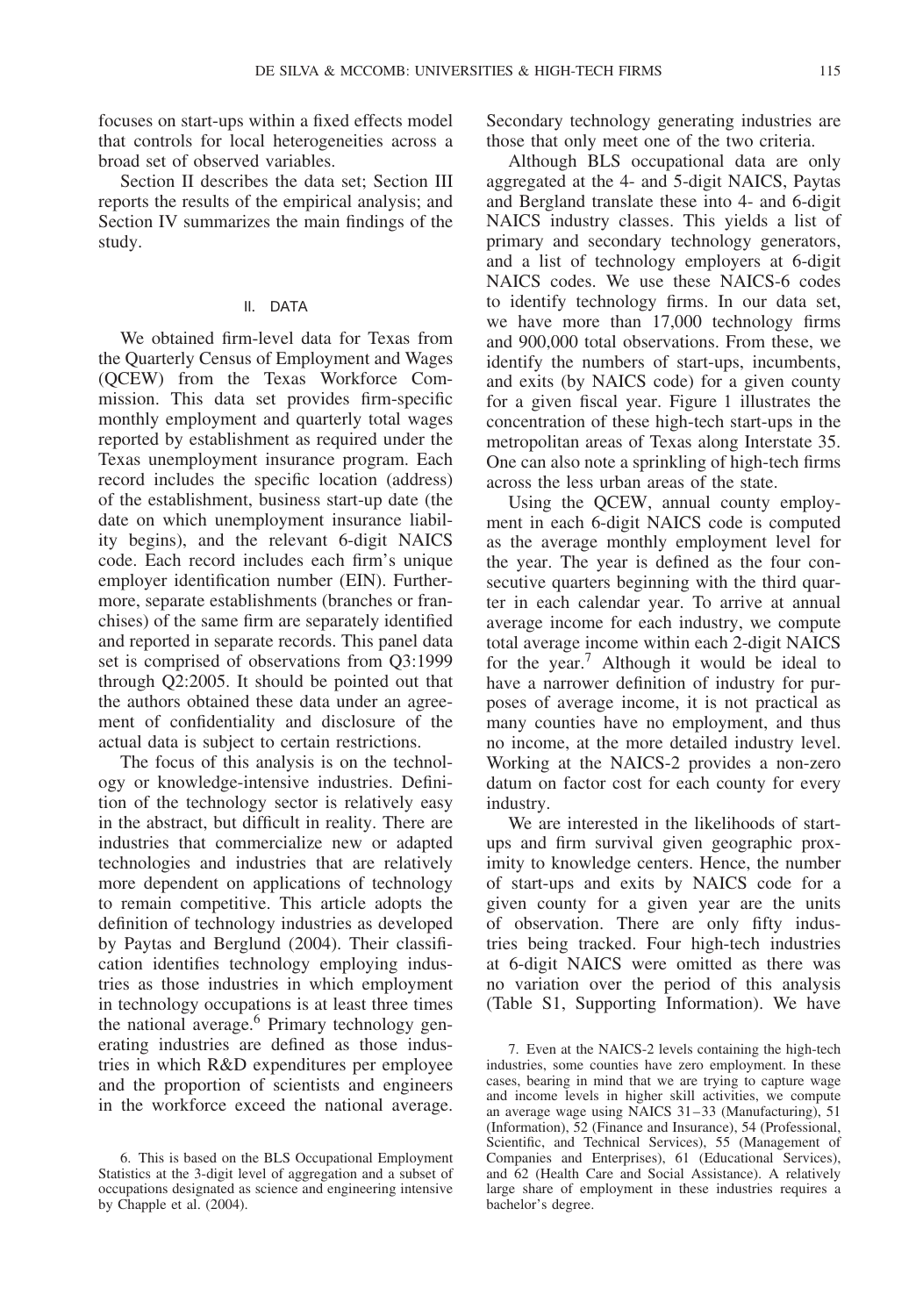**FIGURE 1** High-tech Firms and Research Institutions in Texas



**Hightech firms** 

then 76,200 observations over the 6 year period 1999:3–2005:2.<sup>8</sup>

The appearance of a new EIN is used to define market entry and disappearance of the EIN is treated as an exit during any given period. Exits, in this context, may not signal business failure as the initial objective of many technology entrepreneurs (and their venture capitalist backers) is to build a firm with the intent of selling the firm within a 1- to 3-year time frame to a larger, incumbent firm. In some cases, this sale will result in the disappearance of the original firm from the data set if the firm is merged into another establishment, re-launched as a new firm, or relocated outside the county. Although this may complicate the analysis of the effect of university R&D on firm failure rates, there

is no reason to suspect a priori that the proportions of firms that either fail or sell should vary systematically, ceteris paribus, by geography. Therefore, we assume that the variability across counties of firm failures is directly proportional to the variability of firm exits from the data set. This method to identify exits has been used elsewhere in the economics literature. For example, Baldwin and Gorecki (1991), Dunne, Robert, and Samuelson (1988, 1989a, 1989b), Dunne, Klimek, and Roberts (2005) used this definition of exit in their analyses of firm entry and exit.

Table 1 provides basic summary statistics for start-ups and incumbents. On average, for a given 6-digit NAICS code, there are about 0.7 incumbents and 0.07 new firms per county per year. When considering the number of exits, on average, there are about 0.11 exits by incumbent firms per county per year and 0.06 by startups. There were no start-ups or incumbents in many counties during the period of this study. Looking only at counties in which high-tech

<sup>8.</sup> Four industries at 6-digit NAICS were omitted as there was no variation in start-ups over the period of this analysis (Table S1), so there are only 50 industries being tracked. The total number of observations is therefore 50 industries multiplied by 254 counties multiplied by 6 years (1999:3–2005:2) or a total of 76,200 observations.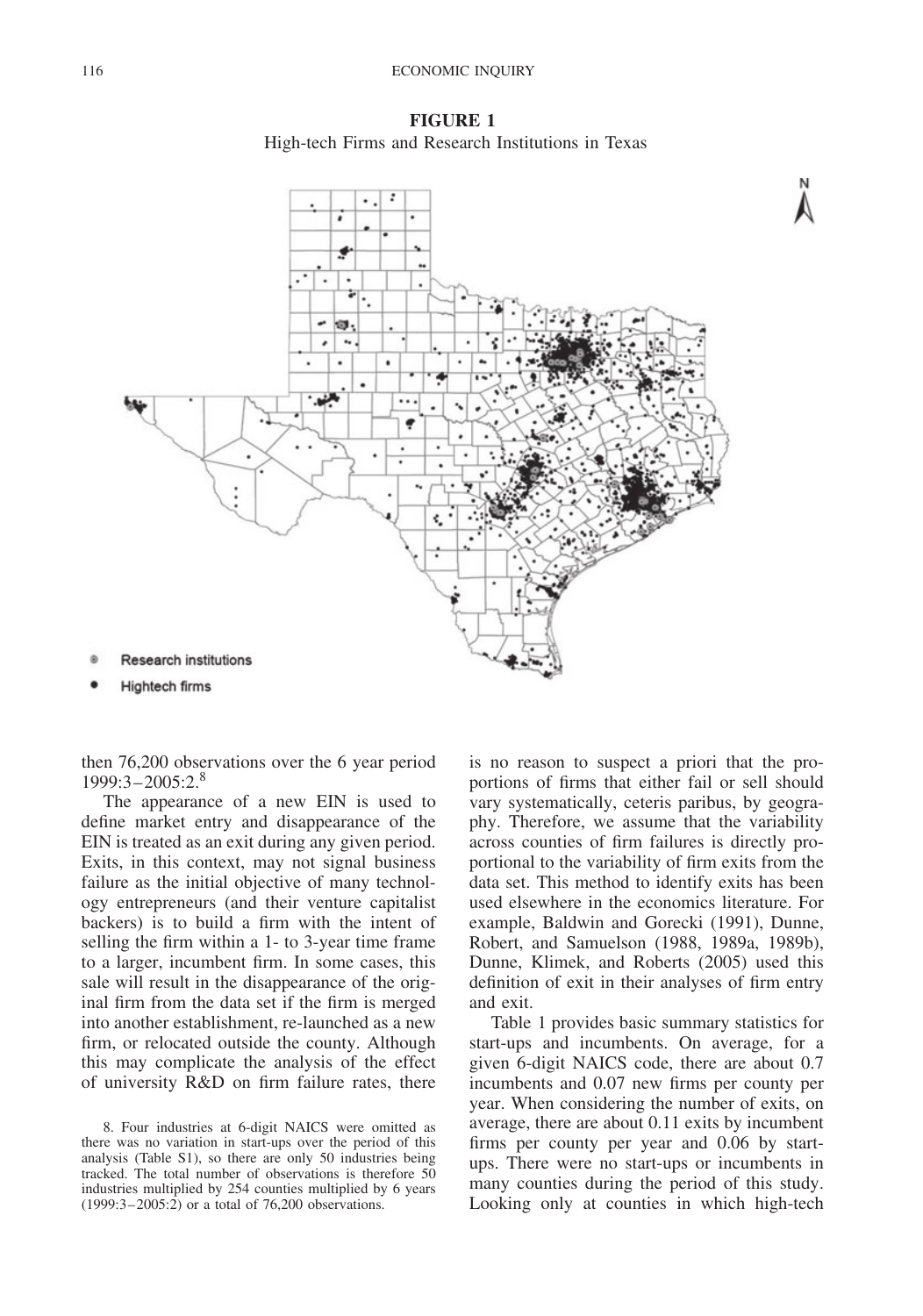|                             | <b>All Counties</b> |                   | <b>MSA Counties Only</b> |                   | <b>Knowledge Center Counties</b> |                   |
|-----------------------------|---------------------|-------------------|--------------------------|-------------------|----------------------------------|-------------------|
| <b>Variable</b>             | Start-ups           | <b>Incumbents</b> | Start-ups                | <b>Incumbents</b> | <b>Start-ups</b>                 | <b>Incumbents</b> |
| Average number of firms     | 0.065               | 0.683             | 0.205                    | 2.123             | 1.186                            | 12.347            |
|                             | (0.993)             | (11.071)          | (1.791)                  | (20.027)          | (4.694)                          | (53.543)          |
| Average number of exits     | 0.063               | 0.110             | 0.200                    | 0.349             | 1.211                            | 2.126             |
|                             | (1.393)             | (2.613)           | (2.522)                  | (4.735)           | (6.796)                          | (12.833)          |
| Average number of employees | 39.904              | 49.810            | 41.314                   | 52.019            | 42.090                           | 59.982            |
|                             | (363.975)           | (346.560)         | (373.666)                | (356.705)         | (389.482)                        | (401.247)         |
| Average income              | 5.185.20            | 5.493.39          | 5.251.04                 | 5.604.26          | 5.502.64                         | 5,866.79          |
|                             | (5,263.73)          | (7,693.12)        | (5,349.74)               | (7,871.16)        | (5,792.92)                       | (7,101.32)        |

**TABLE 1** Start-ups' and Incumbents' Summary Statistics

*Note:* Standard deviations are in parenthesis.

firms are located, incumbents have on average about 10 more employees per month than startups. Also, monthly income for start-ups and incumbents differs significantly. Start-ups pay about \$300 per month less than established firms. For metropolitan statistical area (MSA) counties, the average number of incumbents is 2.1 and the average number of start-ups is 0.2. In the case of knowledge center counties, the average numbers of incumbents and start-ups are 12.3 and 1.2, respectively. Nevertheless, in both the MSA and knowledge center counties, the differences in numbers of employees and wages between start-ups and incumbents are similar to what we observe for all counties.<sup>9</sup>

We proxy the level of research activity within the knowledge centers by using total federal research awards by federal fiscal year to Texas universities and research institutions for science and engineering R&D. This represents the magnitude of potential knowledge spillovers from research universities and institutions. Data on university R&D expenditures were obtained from the National Science Foundation (NSF). These expenditures are available by recipient institution by granting agency for each year of our analysis.

Although the NSF provides research funding by institution that is identified by granting agency or departmental source, that is, DoE, EPA, DoD, we aggregate total federal awards by geographically distinct institution. System campuses are thus scored geographically separately. There is one significant exception to this geographic separation; the reported totals for Texas A&M (the state land grant institution) are partially aggregated in "Texas A&M, all campuses," although the Texas A&M Health Sciences Center is reported separately. Without additional specifics, we attribute the total awards to Texas A&M, all campuses, to the main campus in College Station.

Total external R&D funding is calculated on a county-by-county basis by adding all awards to all universities within a county. As our objective was to identify universities and research centers that actively conduct R&D, we define a knowledge center as a county receiving at least \$10 million (in 1999 dollars) in federal R&D funding during any federal fiscal year between  $1995$  and  $2003$ .<sup>10</sup> This bar captures the great bulk of externally funded R&D in Texas universities and medical research institutions. It reduces the 254 counties in Texas to ten counties, each deemed to be a knowledge center. Table S2 identifies the academic institutions in these counties and their locations are also mapped in Figure 1. Harris County (Houston) has consistently received the largest amount of federal funding followed by Travis (Austin) and Dallas (Dallas) counties. Table 2 presents the total funding of these selected counties.

To capture the local workforce characteristics relevant to high-tech activities, we considered two alternative formulations. One alternative is the share of county population with bachelor's degree or higher as reported by the U.S. Census Bureau in the year 2000 decennial census. These data are reported for only 116 of the 254 Texas counties, i.e., counties that are included in either a metropolitan or micropolitan statistical area. If we used the rural average of 13.8%

<sup>9.</sup> All ten knowledge center counties are MSA counties, but not all MSA counties are knowledge center counties.

<sup>10.</sup> We set this requirement in nominal dollars although R&D expenditures are deflated to 1993:3 in the regression analysis. As is evident from Table 2, deflating R&D expenditures to 1999:3 will not change the set of research centers.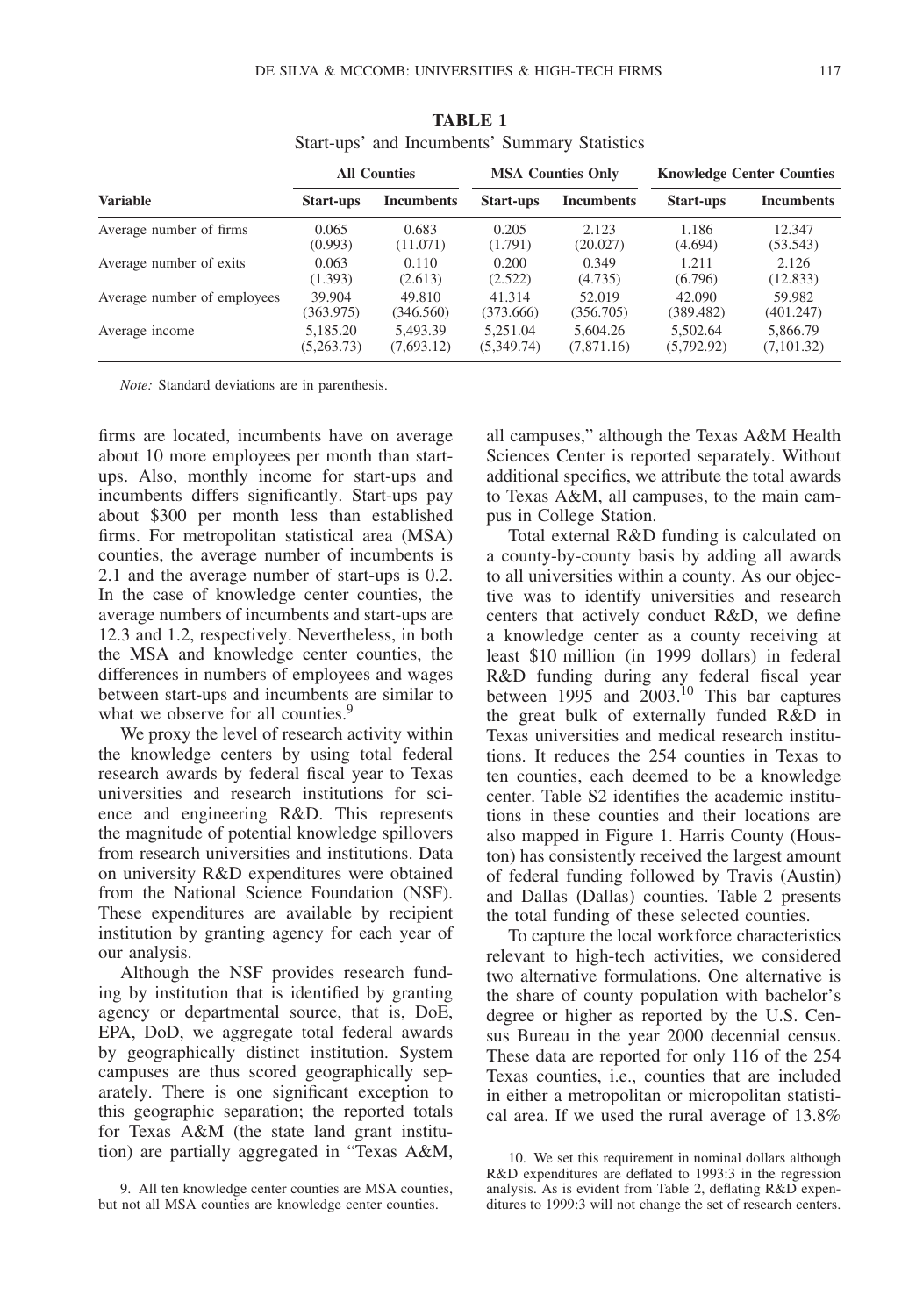| Funding by County |         |         |         |         |                    |         |           |           |           |
|-------------------|---------|---------|---------|---------|--------------------|---------|-----------|-----------|-----------|
|                   |         |         |         |         | <b>Fiscal Year</b> |         |           |           |           |
| County            | 1995    | 1996    | 1997    | 1998    | 1999               | 2000    | 2001      | 2002      | 2003      |
| Bexar             | 132,240 | 143,603 | 123,456 | 131,522 | 131.591            | 166.159 | 180,733   | 168,448   | 202,852   |
| <b>Brazos</b>     | 169.888 | 147,948 | 160,234 | 131.986 | 180,576            | 187.164 | 239,402   | 234,820   | 258,288   |
| Dallas            | 193,532 | 378,111 | 406,623 | 408,488 | 328,480            | 258,363 | 300,453   | 633,820   | 516,580   |
| Denton            | 8,175   | 6,509   | 6,843   | 7.848   | 18,030             | 19,569  | 23,471    | 22,420    | 29,283    |
| El Paso           | 21,672  | 35,399  | 32,564  | 16,589  | 35,209             | 20,900  | 25,856    | 30.721    | 27,733    |
| Galveston         | 85,920  | 93.985  | 102.311 | 101.200 | 162,139            | 179,442 | 197,201   | 226,632   | 356,799   |
| Harris            | 602,505 | 647,880 | 607,783 | 736.785 | 752,151            | 915,044 | 1,107,989 | 1,317,971 | 1,344,938 |
| Lubbock           | 18,067  | 20,765  | 22,934  | 27,828  | 27,975             | 38,817  | 42,006    | 38.814    | 52,449    |
| Tarrant           | 82,676  | 37.346  | 34.569  | 26.283  | 15.939             | 11.445  | 14.033    | 23.051    | 28,896    |
| Travis            | 280,091 | 351,267 | 271,068 | 258,116 | 273.261            | 316,759 | 364,421   | 305,650   | 505,583   |

**TABLE 2** Funding by County

*Note:* In thousands of 1999:3 dollars.

for the remaining 138 counties, there would be no variation in this variable for the majority of counties over the period of the analysis. We prefer to use the share of county population between the ages of 20 and 44. These estimates are available annually (year 2000 is actual census data) for all counties from the Census Bureau's Annual Population Estimates. This variable serves as a proxy for the technological savvy of the workforce and assumes younger workers are more comfortable with rapidly evolving technologies. This should also reflect the relative labor force potential for hightech entrepreneurial activity insofar as much of the high-tech boom was reputed to be driven by relatively young entrepreneurs.

As Woodward, Figuerido, and Guimarães (2006) suggest, cultural and natural amenities are important to industrial attraction and skilled workforce retention. As climatic conditions do not vary substantially across the state, we focus on local cultural and recreational amenities as the relevant variable. This measure is intended to capture the influence of the locality's urban amenities on its attractiveness. Although natural amenities may be valued, urban amenities are both more immediate and relevant to day-today life for full-time employed individuals. $^{11}$ To measure the relative local presence of these

11. Our measure of amenities is intended to capture greater diversity in localized consumption amenities that may be available, ceteris paribus. Glaeser, Kolko, and Saiz (2001) refer to the availability and diversity of non-tradable goods such as local cultural and entertainment opportunities as a critical urban amenity to explain urban growth. It might be asked if one should expect high rates of manufacturing growth to outstrip rates of growth in employment in cultural or recreational amenities and result in

amenities, we compute the share of county employment in NAICS 71, Arts, Entertainment, and Recreation, and NAICS 721110 (hotels and motels), 722110 (full service restaurants), and 722410 (drinking places, alcoholic beverages) as reported in the QCEW data set. These NAICS 72 activities also reflect the scope of the locality's amenities for business travelers and informal business and social interaction.

To account for factor costs, we use the yearly median rural land price in each of 33 land market regions in Texas for the counties comprising the region as reported by the Texas A&M Real Estate Center. As a second measure, we use average wages paid in the entering or surviving firm's industry at the 2-digit NAICS as described above. The county unemployment rate for each year, as reported by the Texas Workforce Commission, is also included to provide an indication of the overall economic conditions in the county.<sup>12</sup> Lastly, all data reported in nominal dollars are deflated to 1999:3 dollars.

declining shares in these latter activities. If so, the contribution of these amenities to manufacturing growth would be under-estimated. But the literature has uniformly found that the demand for these amenities (and their diversity) is income elastic. So these shares should increase with the growth of high-tech, high income manufacturing activities. As we are looking at start-ups, not growth, our argument is based on the greater demand for consumption diversity of urban non-tradables by higher skilled, highly educated workers and high-technology firms who are surveying potential places to locate. Carlino and Saiz (2008) make this point.

12. The TWC unemployment rate is the average rate for the calendar year. We average consecutive years beginning with year 1999–2000 as that best overlaps our definition of a year as running from third quarter through second quarter of the following calendar year.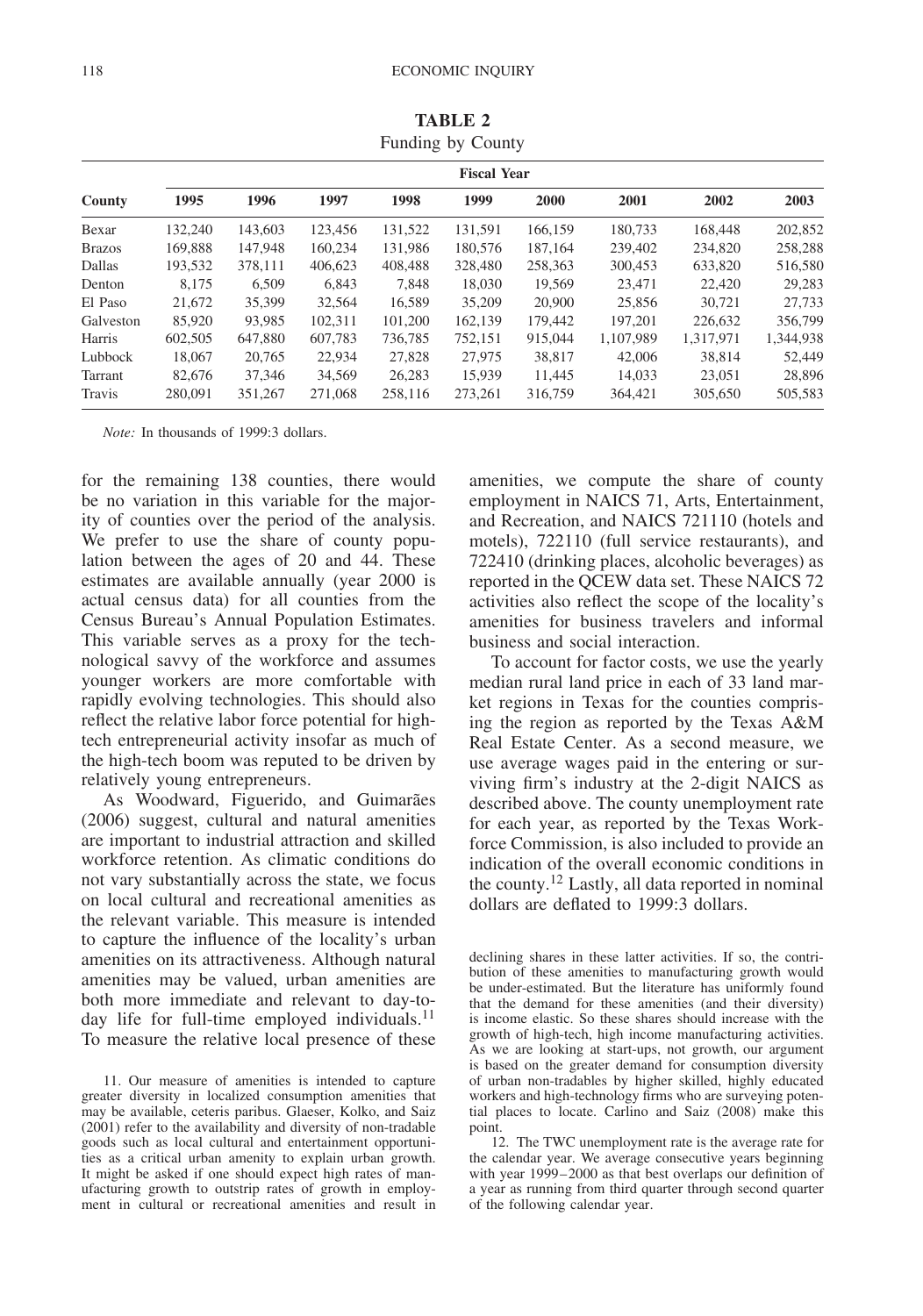In the next section, we empirically model the relationship between the levels of federally funded R&D and the rates of technology firm start-up and survival pattern of technology firms.

### III. EMPIRICAL ANALYSIS

## *A. Research and Development Expenditures and Entry*

An important feature of this analysis is the relatively high degree of both geographical and industrial detail that is utilized. As the size of the geographical unit of analysis increases, the ability of the model to incorporate and detect the effects of localized factors decreases. For example, local agglomeration economies, local labor force characteristics, and the availability of cultural and recreational amenities probably play an important role in industry attraction but are increasingly obscured as the geographic area and diversity broadens. By the same token, the greater the level of industry aggregation, the more likely it is that informative industry characteristics are lost. Within a 2- or 3-digit SIC or NAICS code, industries can be quite heterogeneous in terms of inputs and relevant output markets. The geographical area for this analysis is the county level which, in Texas, is relatively small. Counties are mostly square (Figure 1) and, on average, only 44 miles across the diagonal. The industrial data at NAICS-6 are also highly detailed.

We first consider the number of new start-ups in the technology industry in Texas as a function of distance from knowledge centers and the level of external funding at these knowledge centers. As noted above, this level of funding is a proxy for the "size" of the knowledge center or, alternatively, for the amount of knowledge being produced. As we are examining the number of start-ups, we employ a count data model. We use a fixed effects Poisson model using 6-digit NAICS codes as a group variable. This allows us to control for unobservable heterogeneities at NAICS levels.

A standard Poisson model assumes equality between the mean and variance of the dependent variable. Specification tests for over-dispersion reject the standard Poisson as the appropriate distribution for the data in this study. In such cases, researchers have often turned to the negative binomial model where the assumed distribution for the dependent variable exhibits over-dispersion. Nevertheless, in contrast to the standard Poisson, the Poisson quasi-maximum likelihood estimator (PQML) has an important property which, we believe, makes it appropriate and preferable in this context. It can be shown that PQML estimates are consistent under quite weak assumptions (Gourieroux, Montfort, and Trognon 1984a, 1984b). In particular, unlike the standard Poisson estimation, the PQML estimation does not assume that the data are distributed with the mean equal to the variance of the event count.<sup>13</sup> The data do not have to come from a Poisson process at all, and may be either under or over-dispersed. All that is required for PQML consistency is that the conditional mean function be correctly specified.<sup>14</sup>

As we believe our model meets this requirement, we use the fixed effects PQML estimator to produce our baseline results.<sup>15</sup> In this case, the estimated coefficients are identical to fixed effects Poisson regressions but the standard errors are adjusted for over-dispersion. We report robust standard errors clustered by NAICS codes. Our dependent variable is the number of start-ups (*y)* for a given county (*i)* for a given year  $(t)$  by 6-digit NAICS code  $(\alpha)$ . The basic model is as follows:

(1) 
$$
f(y_{it}|\mathbf{X}_{it}, \alpha_i, \beta)
$$

$$
= \Pi_{t=1}^T \exp \left[ -\alpha_i \exp \left( \mathbf{X}_{it}' \beta \right) \right]
$$

$$
\times \left[ -\alpha_i \exp \left( \mathbf{X}_{it}' \beta \right) \right]^{y_{it}} / y_{it}!
$$

Then the conditional mean is:

$$
(2) \qquad E(y_{it}|\alpha_i, \mathbf{X}_{it}) = \exp(\gamma_i + \mathbf{X}_{it}^{\prime}\beta)
$$

where  $\gamma_i = \ln(\alpha_i)$ .

The independent variables **X** can be classified into four main groups:  $x_1$  represents knowledge spillovers,  $x_2$  controls for county *i*'s (herein base county) characteristics for a given year for a given industry, *x*<sup>3</sup> controls for the average characteristics of county*j* (contiguous neighbor

13. Also note that Guimarães (2008) shows that the conditional maximum likelihood estimator of the negative binomial with fixed effects does not necessarily remove the individual fixed effects in count panel data. This will happen only if the number of groups is at least 1,000 with more than 20 periods per group.

14. The negative binomial model, by contrast, is only consistent if the conditional distribution of the dependent variable is in fact a negative binomial. Thus, the potential benefit from preferring the negative binomial over Poisson, that is, increased efficiency if the data are over-dispersed, must be balanced against the more restrictive conditions that need to be met to ensure consistency.

15. For a more detailed discussion of this reasoning, see Wooldridge (2002) and Cameron and Trivedi (2005).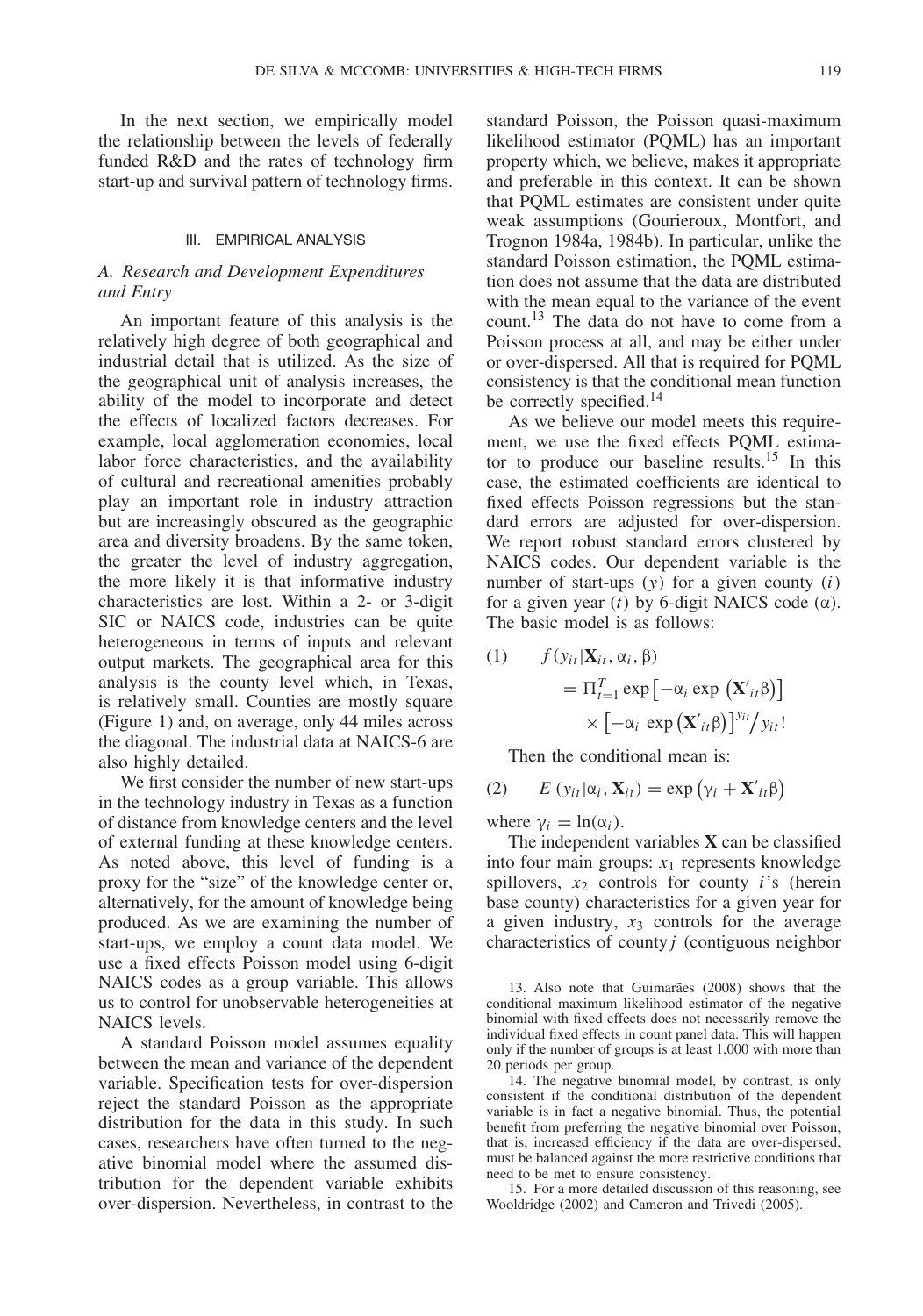of base county  $j$ ) for a given year for a given industry, and  $x_4$  are time dummies to identify fiscal years.16 Every county in Texas is treated as a base county in the analysis, and each is considered in relation to its distance from the relevant knowledge center county.

To account for the decay of the spillover effect as distance to the knowledge center increases, we deflate total annual R&D funding in the knowledge center county by distance between *base county* and *knowledge center county*. This is carried out by computing the ratio of the knowledge center's total R&D funding to distance between the base county and the knowledge center county. A ratio is computed for all counties relative to all knowledge centers. The distance between counties and the knowledge center county is calculated as the distance in miles between the latitude and longitude of each county seat. Note that this construction results in a relatively rapid decay in federally funded R&D expenditures as the distance increases between base counties and the knowledge center county. In cases where the base county is also the knowledge center county, we assume the county is square, and take half the distance of the diagonal from opposite corners of the county. This avoids the problem of zero distance in the denominator of the spillover ratio for the knowledge center in these cases.

Each county is then assigned to the region of the knowledge center for which the R&D spending to distance ratio is greatest. The set of all Texas counties is thereby partitioned into 10 nonoverlapping "spillover" regions in each period.

The question of the appropriate lag in R&D expenditures is also important. If knowledge spillovers from federally funded research are present, there will clearly be a time element involved. External funding for research in any given year supports that year's research. Although it is clear that most scientific and engineering R&D projects are ongoing and take place over the course of several years, the research carried out in any given year will generally not be available for commercial purposes until at least the following year. Thus, whether it is ongoing research or newly established research initiatives that are being funded by federal support, the effect can reasonably be expected to occur in the following or several successive periods. Therefore, we lag the R&D funding by 1–4 years in order to address the time element in knowledge diffusion.

Table 3 provides a sense of the geographic size of the ten spillover regions in terms of the average minimum distance between the base county and its knowledge center county. It also includes the average normalized spillover size of each region by lagged period. Harris, Dallas, and Travis counties have the highest funding per mile.

When controlling for base county characteristics, we first use the past year's  $(t - 1)$  log of average monthly employment by 6-digit NAICS code for start-ups and incumbents at the county level.<sup>17</sup> These variables control for industryspecific localization economies due to the presence of specific labor resources, kindred firms, and a larger pool of potential entrepreneurs within the existing industry base. Experience working within an industry should enhance an entrepreneur's ability to enter that or a similar industry.

The possibility that the levels of R&D funding might depend on the local industrial presence raises the question as to the appropriateness of using both the level of research expenditures and measures of the size of the local industry on the right hand side of the equation. It is therefore worth pointing out that there is little prima facie evidence from Texas during the period of this analysis that these variables are correlated.<sup>18</sup>

We also use year  $t - 1$ 's number of startups, and the number of exits by new firms and incumbents by 6-digit NAICS code. This controls for the "entrepreneurial culture" in the

18. The simple correlation between high technology industry employment in the knowledge center county and the level of current federal funding is only 0.0749.

<sup>16.</sup> There are five time dummies for the 6 fiscal years of the analysis, the initial year being omitted.

<sup>17.</sup> The actual variable is employment plus one. As a referee pointed out, if no firms in an industry are present in the previous period, exits must necessarily be zero. This is a different circumstance than zero exits in a county that hosts one or more firms in the industry, although both are coded as zero. One method of controlling for this distinction would be to introduce a dummy variable for the absence of the industry in the previous period. An alternative approach is to include existing employment (or log of existing employment plus 1) in the industry in the previous period. With either approach, the variable takes a value of zero if no firms are present in the county at the start of the period and a positive value if firms are present. As the simple correlation between the dummy variable and the log of incumbent employment is 0.845, there is very little change in explanatory power associated with one specification over the other. We estimated the model separately with both specifications and observed no qualitative difference in results.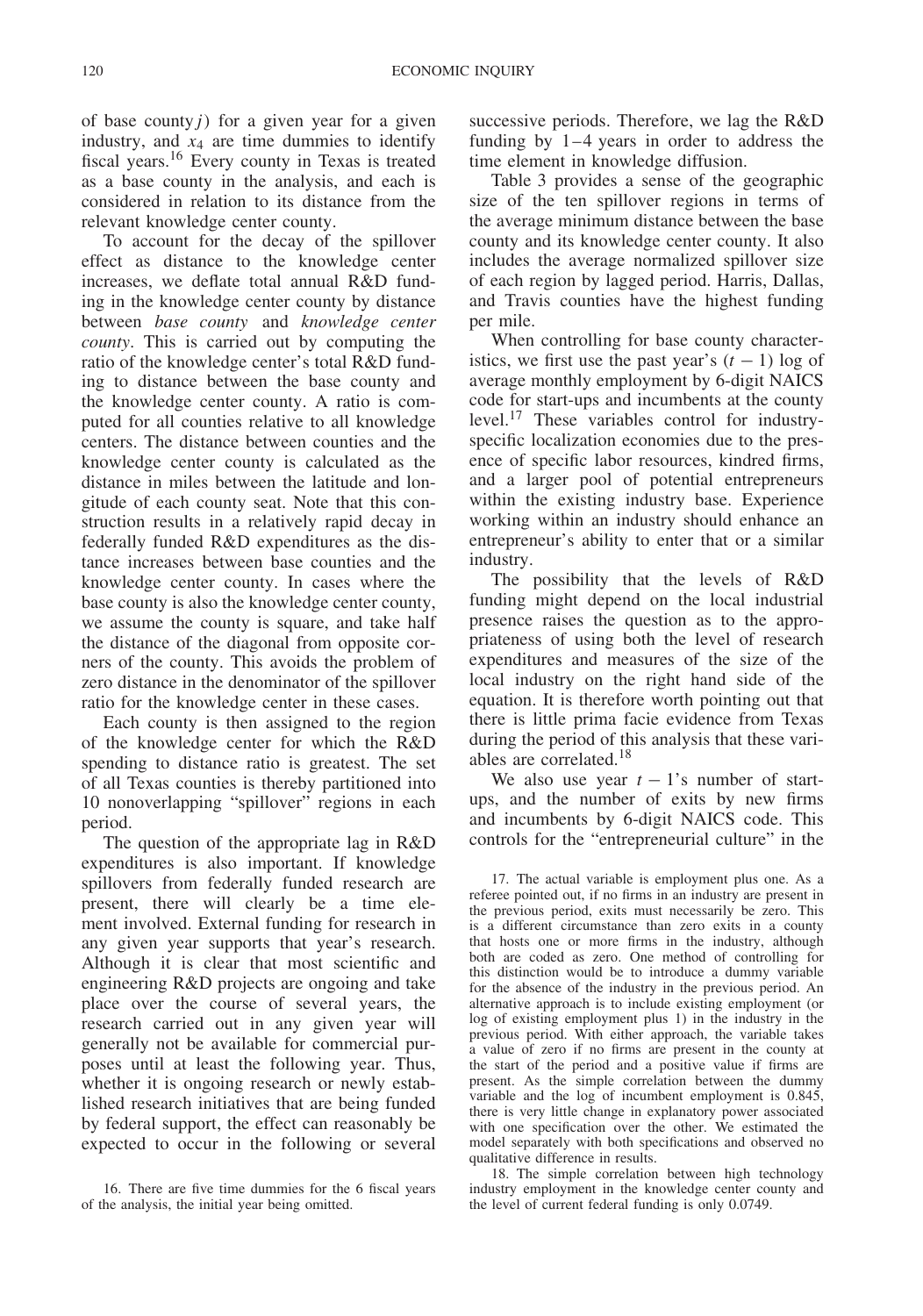| Knowledge<br><b>Center</b> |                         |                     | $Spillover = Funding (In \textit{Thomas of Dollars})/Distance$ |                     |                     |  |  |  |
|----------------------------|-------------------------|---------------------|----------------------------------------------------------------|---------------------|---------------------|--|--|--|
| County                     | <b>Average Distance</b> | Lagged by 1 year    | Lagged by 2 years                                              | Lagged by 3 years   | Lagged by 4 years   |  |  |  |
| Bexar                      | 224.243 (106.016)       | 1,063.84 (977.35)   | 977.77 (895.59)                                                | 950.83 (869.26)     | 898.26 (812.51)     |  |  |  |
| <b>Brazos</b>              | 214.837 (97.025)        | 1,398.07 (1,592.01) | 1,286.82 (1,461.50)                                            | 1,188.25 (1,347.21) | 1,109.39 (1,229.97) |  |  |  |
| Dallas                     | 217.155 (105.507)       | 2,775.09 (2,818.64) | 2,650.35 (2,679.20)                                            | 2,360.26 (2,225.40) | 2,238.96 (2,181.58) |  |  |  |
| Denton                     | 221.808 (101.041)       | 129.84 (135.17)     | 105.68 (115.48)                                                | 88.56 (103.11)      | 72.09 (83.26)       |  |  |  |
| El Paso                    | 481.598 (149.829)       | 64.14 (49.09)       | 66.11 (50.91)                                                  | 68.02 (52.92)       | 66.31 (52.26)       |  |  |  |
| Galveston                  | 297.771 (149.312)       | 999.30 (1,038.60)   | 791.43 (776.63)                                                | 683.08 (674.04)     | 592.19 (584.49)     |  |  |  |
| Harris                     | 289.235 (145.521)       | 6,200.73 (8,710.00) | 5,460.49 (7,746.46)                                            | 4,787.60 (6,670.33) | 4,280.00 (5,864.01) |  |  |  |
| Lubbock                    | 275.719 (135.653)       | 223.20 (277.28)     | 194.29 (240.67)                                                | 176.62 (222.45)     | 153.17 (192.78)     |  |  |  |
| Tarrant                    | 207.820 (96.8559)       | 138.41 (138.89)     | 144.98 (150.58)                                                | 161.51 (173.74)     | 240.92 (308.13)     |  |  |  |
| Travis                     | 204.445 (101.141)       | 2,361.19 (2,159.98) | 2,087.58 (1,817.86)                                            | 2,140.80 (1,871.83) | 2,042.41 (1,773.69) |  |  |  |

**TABLE 3** Average Spillover and Distance to the Closest Knowledge Center County

*Notes:* Standard deviations are in parenthesis. Data based on values in Table 2 and distance in miles.

locality. Entrepreneurial culture reflects such features as the presence of serial entrepreneurs, availability of venture capital, support networks for entrepreneurs, local attitudes toward business failure, local incentive programs to stimulate entrepreneurial start-ups such as business incubation programs, and aggressive technology transfer programs at the local knowledge center that facilitate local start-ups. Similarly, when controlling for neighboring counties, we use all the variables that control for base county characteristics.

In order to account for the presence of urbanization economies, we include a dummy variable that takes the value of one for a county that is part of an MSA and zero if the county is not within an MSA. We use the 2004 MSA county list from the Texas State Data Center that includes several counties that were added to MSAs in 2003 based on results of the 2000 Census. The MSAs account for only 77 of the 254 Texas counties but contained about 86% of the state's population of nearly 21 million at the time of the  $2000$  Census.<sup>19</sup> Use of the qualitative MSA variable to capture agglomeration economies seems preferable to county manufacturing or population density measures as it provides a simple means to capture regional urbanization and labor draw for counties that may be largely suburban or partially overtaken by sprawl. A dummy variable for knowledge center county enables us to control for common unobserved variables that might help to explain the location and size of both the research institution(s) and the local private sector hightechnology activity, existing and prospective. As noted above, this common feature may simply be the qualitative impact of the presence of a university on the community. We also include the county unemployment rate for the year.

The first set of regression results are reported in Table  $5(a)$ . In column 1, we lag the funding per mile by 1 year. In columns 2, 3 and 4 we lag the funding per mile by 2, 3 and 4 years keeping the base county and neighboring county characteristics lagged by 1 year. In general, where the signs of the estimated coefficients are significant, they are also positive as would be expected if localized spillovers are important in explaining technology start-up activity. The probability of observing a start-up in the given county decreases as the distance from the knowledge center increases, all else equal.

When considering base county characteristics, the coefficients on the qualitative variables that identify counties as hosting a knowledge center and being part of an MSA are relatively large and significant. Total employment in previous start-ups in the same industry also appears to have a positive influence on entry. This suggests that the presence of an entrepreneurial culture is an important explanatory variable. Similarly, the higher the past employment in incumbent firms, the higher the rate of new entry into the market. This would be consistent with the view that employees of existing firms represent a pool of potential entrepreneurs (who prefer to start a business where they already live) and a local source of potential employees for an entrant. Both effects are also consistent with the view

<sup>19.</sup> A list of MSA counties in Texas can be found at http://txsdc.utsa.edu/tpepp/msa04\_list.php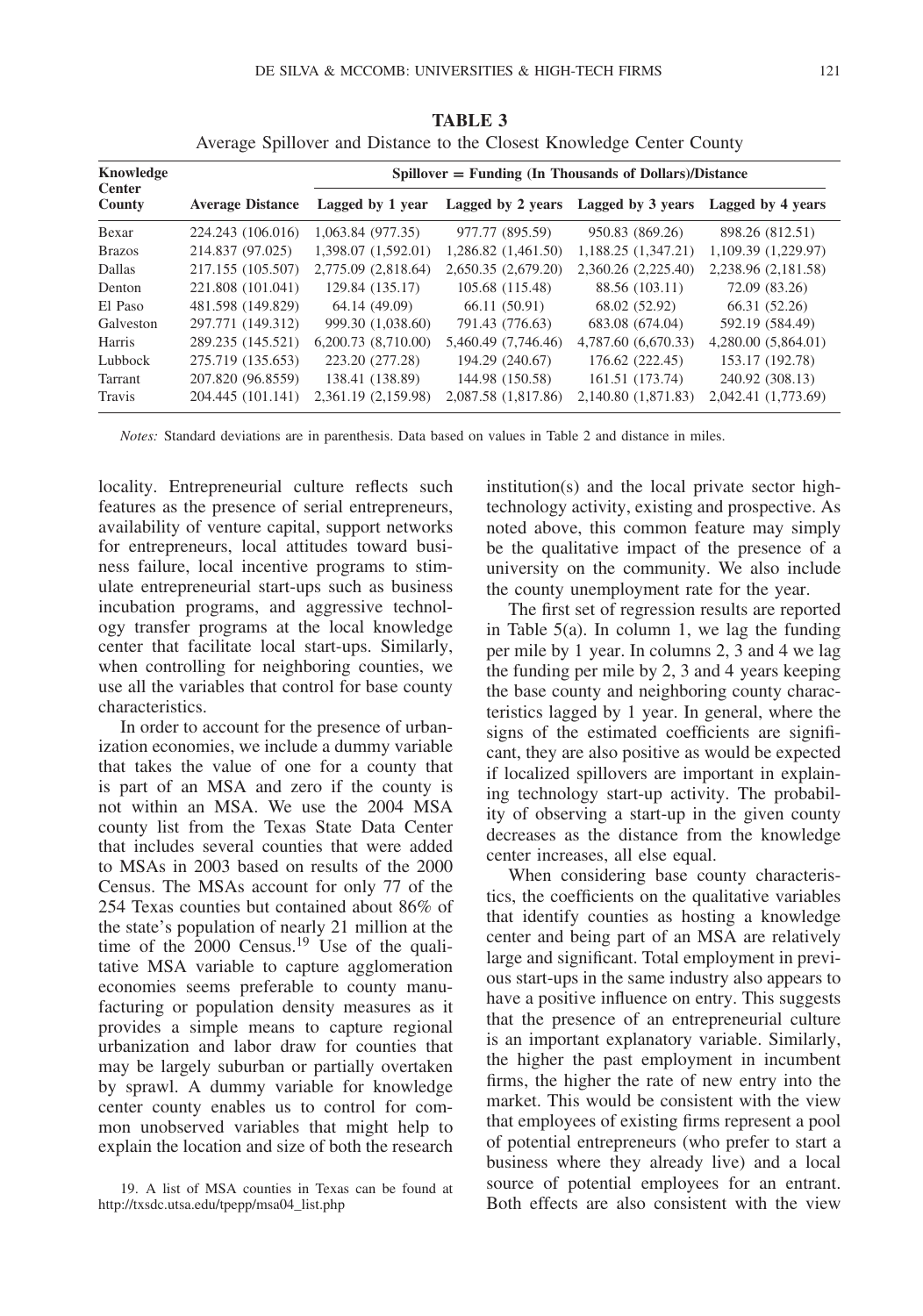**TABLE 4** Summary Statistics for the Regression Variables

| <b>Variable</b>                                                   | Mean<br>(Standard<br>Deviation) |
|-------------------------------------------------------------------|---------------------------------|
| Number of start-ups by industry                                   | 0.065(0.993)                    |
| Log of Funding relative to distance to county                     |                                 |
| Spillover lagged by 1 year                                        | 8.442 (0.804)                   |
| Spillover lagged by 2 years                                       | 8.328 (0.809)                   |
| Spillover lagged by 3 years                                       | 8.237 (0.799)                   |
| Spillover lagged by 4 years                                       | 8.147 (0.796)                   |
| Base county's                                                     |                                 |
| Knowledge center county                                           | 0.039 (0.194)                   |
| MSA county                                                        | 0.303(0.460)                    |
| Log of lagged employment of start-ups<br>by industry              | 0.041(0.342)                    |
| Log of lagged employment of<br>incumbents by industry             | 0.189(0.753)                    |
| Lagged number of exits by start-ups by<br>industry                | 0.047(1.262)                    |
| Lagged number of exits incumbents by<br>industry                  | 0.094(2.531)                    |
| Income (in thousands)                                             | 2.425 (0.986)                   |
| Amenity                                                           | 3.127 (2.451)                   |
| Land price (in hundreds)                                          | 2.680 (2.126)                   |
| Percentage of population between ages<br>20 and 44                | 40.007 (5.214)                  |
| Neighboring counties'                                             |                                 |
| Log of lagged employment of start-ups<br>by industry              | 0.080(0.407)                    |
| Log of lagged employment of<br>incumbents by industry             | 0.361 (0.875)                   |
| Lagged number of exits by start-ups by<br>industry                | 0.047(0.777)                    |
| Lagged number of exits incumbents<br>by industry                  | 0.094(1.550)                    |
| Amenity                                                           | 3.784 (2.168)                   |
| Percentage of population between ages<br>20 and 44                | 41.979 (4.512)                  |
| Time and business variables                                       |                                 |
| FY 2000-01, FY 2001-02, FY 2002-03,<br>FY 2003-04, and FY 2004-05 | 0.167(0.373)                    |
| Unemployment rate (county level)                                  | 5.551 (1.926)                   |
| Prime lending rate                                                | 5.547 (0.826)                   |

that the start-ups enjoy localization economies from the presence of other firms in the industry.

The estimated coefficient on the lagged number of exits by start-ups is negative. This suggests at least two interpretations. A higher number of exits from a given industry may increase the perception of start-up risk of failure and reduce local venture capital interest in that industry. Secondly, if the higher number of exits of recently launched firms in the county is a result of weak local entrepreneurial support networks, then the location will be less attractive to new potential entrants.

Higher current average income in the industry in the county appears to increase the likelihood of observing a start-up. One reason may be that higher incomes in an industry provide a positive signal to potential entrepreneurs and attract entry into that industry. However, from the perspective of factor costs, theory would suggest a negative relationship between local labor cost and the likelihood of entry. It has, nevertheless, been generally observed that relative returns to high-skill labor grew substantially during this period of rapid growth in the technology sector. This variable may in fact be capturing the differences in occupational configurations within the NAICS-2 classification across counties. By the very definition of the high-tech sector at the NAICS-6, high-tech entrants require employees with higher technology skills than the broader class of firms within their NAICS-2. In such a case, if the specific skills they require are present in greater proportions in a given locality than elsewhere, the NAICS-2 income level in that locality should be higher. Given the importance of the presence of specific technology skills to this sector, a positive correlation between average wages and entry should perhaps not be surprising even though we control for lagged employment in the entrant's NAICS-6.

Despite the inclusion of dummy variables for both knowledge center (large research institution) and MSA (urban) county characteristics, both of which would correlate with relatively greater social and cultural opportunities (including spectator sports events), the variable measuring social, cultural, and recreational amenities has a positive and quite significant estimate. The estimate of the coefficient of the proportion of population between the ages of 20 and 44 is also positive and quite significant, if not particularly large in magnitude. In terms of the broader economic conditions prevailing in the county, the softer the regional economy, as expressed in terms of unemployment rates, the less likely it is to observe a start-up.

Among the variables controlling for neighboring county characteristics, three have some statistical significance. It appears that the greater the number of lagged exits in a neighboring county within a given industry, the more likely it is that a start-up will occur. One possible explanation may be that higher exit rates of start-ups are a result of a relatively less supportive entrepreneurial environment. Thus, although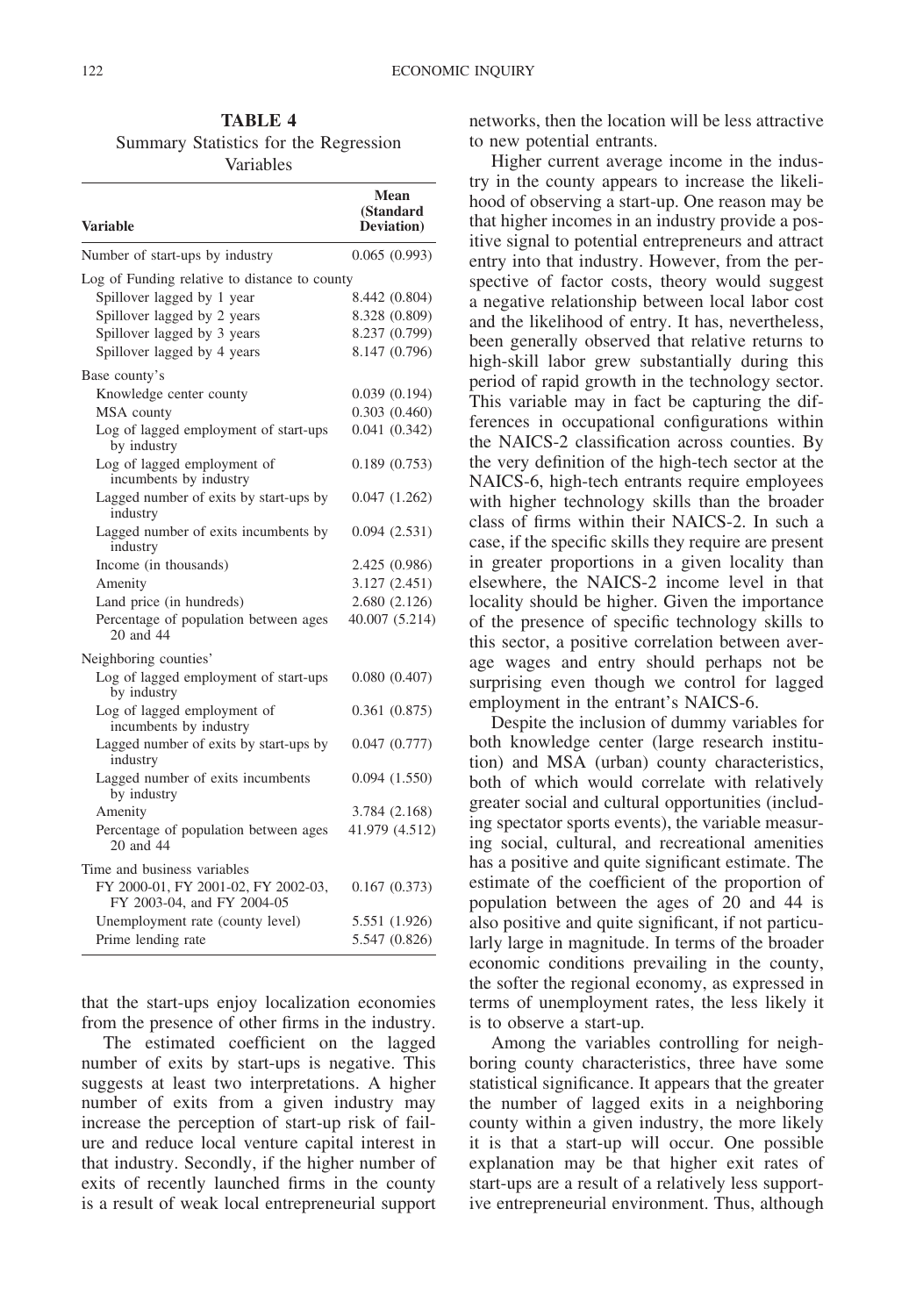## **TABLE 5**

| (a) Start-up Patterns for Technology Firms (Fixed Effects by 6-Digit NAICS Codes) and |
|---------------------------------------------------------------------------------------|
| (b) Start-up Patterns for Technology Firms in TX Using Dirichelet-Multinomial Model   |
| (Group Effects by 6-digit NAICS Codes)                                                |

|                                                       | Number of New Start-ups for a County per Year |                                         |                                                                                 |                                        |  |  |
|-------------------------------------------------------|-----------------------------------------------|-----------------------------------------|---------------------------------------------------------------------------------|----------------------------------------|--|--|
| <b>Variable</b>                                       | (1)                                           | (2)                                     | (3)                                                                             | (4)                                    |  |  |
| (a)                                                   |                                               |                                         |                                                                                 |                                        |  |  |
| Log of Funding relative to distance to county         |                                               |                                         |                                                                                 |                                        |  |  |
| Spillover lagged by 1 year                            | $0.225***(0.037)$                             |                                         |                                                                                 |                                        |  |  |
| Spillover lagged by 2 years                           |                                               | $0.231***$ $(0.038)$                    |                                                                                 |                                        |  |  |
| Spillover lagged by 3 years                           |                                               |                                         | $0.243***$ $(0.040)$                                                            |                                        |  |  |
| Spillover lagged by 4 years                           |                                               |                                         |                                                                                 | $0.217***$ $(0.038)$                   |  |  |
| Base county                                           |                                               |                                         |                                                                                 |                                        |  |  |
| Knowledge center county                               | $1.380***$ $(0.061)$                          | $1.378***$ $(0.061)$                    | $1.378***$ $(0.061)$                                                            | $1.382***$ $(0.061)$                   |  |  |
| MSA county                                            | $1.547***$ (0.092)                            | $1.539***$ (0.090)                      | $1.531***$ (0.088)                                                              | $1.541***$ (0.089)                     |  |  |
| Log of lagged employment of start-ups<br>by industry  | $0.250***$ $(0.054)$                          | $0.262***$ $(0.057)$                    | $0.261***$ $(0.060)$                                                            | $0.255***(0.057)$                      |  |  |
| Log of lagged employment of incumbents<br>by industry | $0.355***(0.079)$                             | $0.360***$ $(0.081)$                    | $0.361***(0.083)$                                                               | $0.358***(0.083)$                      |  |  |
| Lagged number of exits by start-ups<br>by industry    | $-0.012(0.008)$                               | $-0.015*(0.008)$                        | $-0.019**$ (0.008)                                                              | $-0.017*$ (0.009)                      |  |  |
| Lagged number of exits incumbents<br>by industry      | 0.003(0.004)                                  | 0.004(0.004)                            | 0.006(0.004)                                                                    | 0.005(0.004)                           |  |  |
| Income (in thousands)                                 | $0.348***$ $(0.032)$                          | $0.346***$ $(0.032)$                    | $0.343***$ $(0.031)$                                                            | $0.348***$ $(0.031)$                   |  |  |
| Amenity                                               | $0.182***$ $(0.018)$                          | $0.180***$ $(0.019)$                    | $0.181***$ (0.019)                                                              | $0.180***$ $(0.019)$                   |  |  |
| Land price (in hundreds)                              | $0.084***$ $(0.009)$                          | $0.085***(0.009)$                       | $0.087***$ $(0.009)$                                                            | $0.087***$ $(0.009)$                   |  |  |
| Percentage of population between ages 20<br>and 44    | $0.046***$ $(0.007)$                          | $0.047***$ $(0.008)$                    | $0.048***$ $(0.008)$                                                            | $0.048***$ $(0.008)$                   |  |  |
| Unemployment rate                                     |                                               |                                         | $-0.142***$ (0.046) $-0.142***$ (0.046) $-0.143***$ (0.046) $-0.149***$ (0.047) |                                        |  |  |
| Neighboring counties                                  |                                               |                                         |                                                                                 |                                        |  |  |
| Log of lagged employment of start-ups<br>by industry  | $-0.075(0.057)$                               | $-0.089(0.058)$                         | $-0.091(0.063)$                                                                 | $-0.084(0.060)$                        |  |  |
| Log of lagged employment of incumbents<br>by industry | $-0.071(0.090)$                               | $-0.080(0.093)$                         | $-0.082(0.095)$                                                                 | $-0.079(0.096)$                        |  |  |
| Lagged number of exits by start-ups<br>by industry    | $0.027*$ $(0.014)$                            | $0.031**$ (0.014)                       | $0.039**$ $(0.015)$                                                             | $0.035**$ (0.015)                      |  |  |
| Lagged number of exits incumbents<br>by industry      | 0.000(0.008)                                  | $-0.001(0.007)$                         | $-0.004(0.007)$                                                                 | $-0.004(0.007)$                        |  |  |
| Amenity                                               |                                               | $-0.126***$ (0.028) $-0.123***$ (0.028) |                                                                                 | $-0.122**$ (0.028) $-0.123**$ (0.028)  |  |  |
| Population percentage between ages 20<br>and 44       | $-0.017*(0.009)$                              | $-0.019*(0.010)$                        |                                                                                 | $-0.021$ * (0.010) $-0.021$ ** (0.010) |  |  |
| Number of observations                                | 76,200                                        | 76,200                                  | 76,200                                                                          | 76,200                                 |  |  |
| Wald $\chi^2$                                         | 17,272.12                                     | 17,299.81                               | 17,302.60                                                                       | 17,280.45                              |  |  |
| (b)                                                   |                                               |                                         |                                                                                 |                                        |  |  |
| Log of Funding relative to distance to county         |                                               |                                         |                                                                                 |                                        |  |  |
| Spillover lagged by 1 year                            | $0.241***(0.034)$                             |                                         |                                                                                 |                                        |  |  |
| Spillover lagged by 2 years                           |                                               | $0.252***(0.033)$                       |                                                                                 |                                        |  |  |
| Spillover lagged by 3 years                           |                                               |                                         | $0.262***(0.033)$                                                               |                                        |  |  |
| Spillover lagged by 4 years                           |                                               |                                         |                                                                                 | $0.235***(0.032)$                      |  |  |
| Number of observations                                | 76,200                                        | 76,200                                  | 76,200                                                                          | 76,200                                 |  |  |
| Wald $\chi^2$                                         | 9,501.22                                      | 9,546.50                                | 9,570.80                                                                        | 9,551.73                               |  |  |

*Notes:* Estimated coefficients on the five time dummies have been omitted to save space.

Model specification is the same in both a and b.

∗∗∗Statistical significance at the 1% level; ∗∗statistical significance at the 5% level; and ∗statistical significance at the 10% level.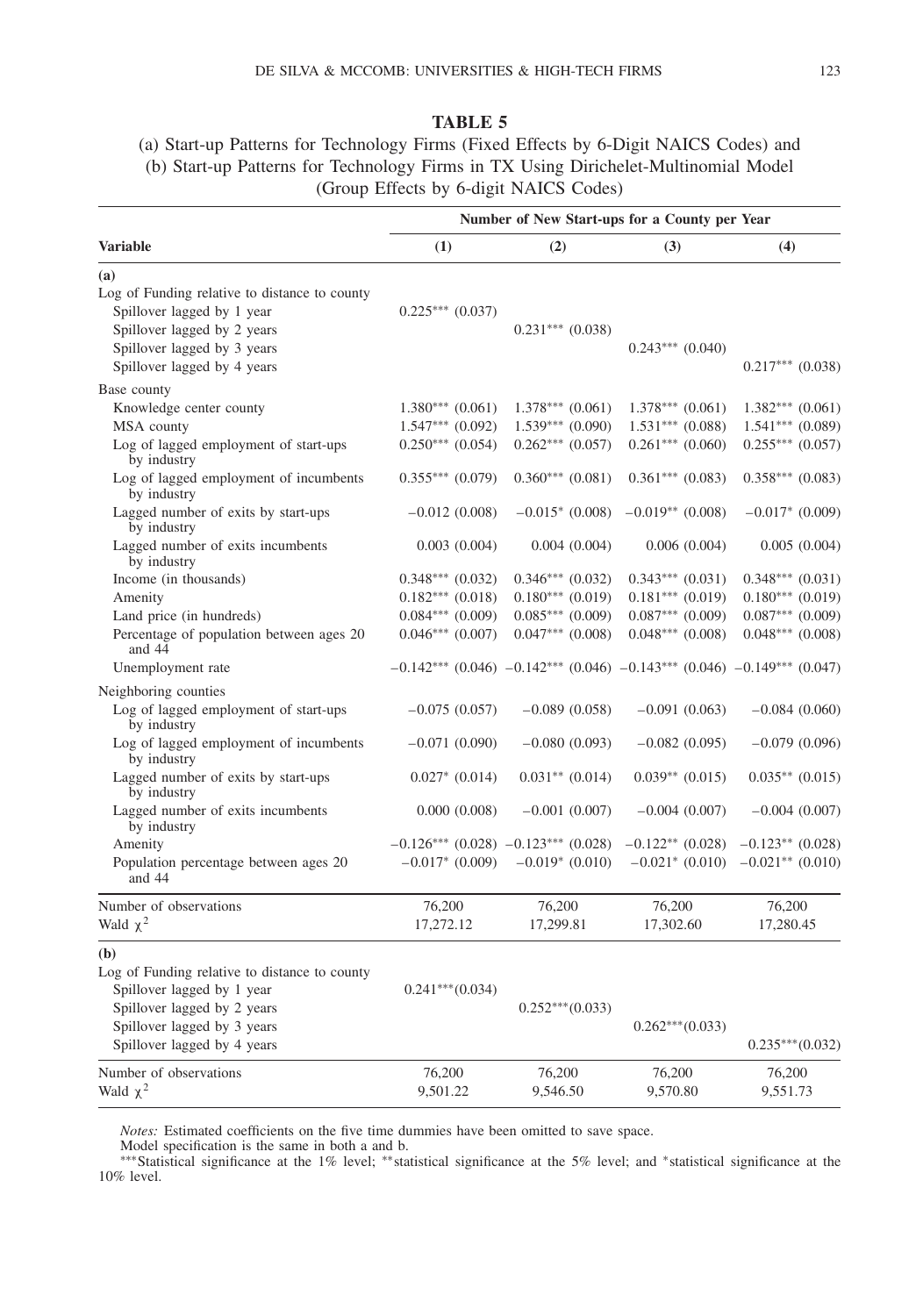exit rates within a county appear to have a negative influence on the probability of future start-ups in the same county, local entrepreneurs may seek a more supportive adjacent location within the region. The greater the value of the amenity variable in the neighboring county, the lower is the probability of start-up. Amenities, it appears, are also localized at the county level or below and valued by regionally mobile entrepreneurs. Lastly, the greater the proportion of the workforce between 20 and 44 in the neighboring county, the less likely it is to observe a high-tech start-up in the base county. As before, this suggests that high-tech startups, at least at a regional level, gravitate toward localities with relatively younger workforces.

In order to check robustness of our chosen methodology, we re-estimate the same model using the Dirichlet-Multinomial (DM) Regression method with NAICS-6 as group effects. This method was specified by Guimarães and Lindrooth (2005, 2007) and also used by Woodward, Figuerido, and Guimarães (2006) as an alternative method to estimate over-dispersed count data models controlling for group heterogeneities. They show that the DM model is a natural extension of McFadden's conditional logit model for grouped data and discuss its use for the case of count models. As can be seen in Table 5(b), with the same specification, results from the DM estimation are consistent with the PQML estimation.

## *B. Hazard Rates*

Next, we consider hazard rates for all incumbents and start-ups between FY1999–2000 and FY2005–2006. As noted, most previous studies have found that university research positively affects firms that are generally located near universities or research centers. If the effect is greater the closer a firm is to the knowledge center, then hazard rates would be expected to be lower, ceteris paribus, for technology firms located in geographical proximity to knowledge centers and to increase as proximity decreases.

We consider a standard non-parametric Kaplan–Meier (KM) approach to estimate the hazard functions for start-ups and incumbents. In our data set, the average length of survival for start-ups is 27 months. Hence, we track survival up to 36 months. Table 6 provides survival probabilities for start-ups and incumbents. These results clearly show that the hazard rate

**TABLE 6** Kaplan–Meier Survival Function Estimates for Start-ups and Incumbents

| <b>Time</b> | Start-ups    | <b>Incumbents</b> |  |  |
|-------------|--------------|-------------------|--|--|
| 3 months    | 0.942(0.003) | 0.999(0.000)      |  |  |
| 6 months    | 0.872(0.004) | 0.999(0.000)      |  |  |
| 12 months   | 0.758(0.005) | 0.993(0.001)      |  |  |
| 24 months   | 0.495(0.006) | 0.964(0.002)      |  |  |
| 36 months   | 0.360(0.006) | 0.917(0.003)      |  |  |

*Note:* Standard errors are in parenthesis.

for start-ups is substantially higher than the hazard rate for incumbents. After 3 years, the probability of survival for a start-up is only about one-third (36%) while that of incumbents is 92%.

Note that the KM method is useful for comparing survival curves in two or more groups but it does not control for explanatory factors such as firm size. Cox proportional hazards regression allows analysis of the effect of several risk factors on survival. Using the Cox estimation procedures, we examine the probability of exit for all firms, controlling for start-up status, and for start-up firms only. We control for spillover, MSA, size of the firm, current average wage of the firm, and market conditions.<sup>20</sup> As a measure of firm size, we use the average ratio of the number of employees in the given firm to the total number of employees in the corresponding 6-digit NAICS in the given county over the period of the firm's operation. The basic Cox proportional hazard model can be written as follows:

(3) 
$$
h(t|z, \psi) = h_0(t) \exp(z'\psi)
$$

where  $h(t|z, \psi)$  is the conditional hazard rate and  $h_0(t)$  is the unspecified baseline hazard function. The vector of covariates is denoted by *z* and the corresponding coefficients estimated by the Cox regressions are represented by ψ. The predictors are the spillover variables, distance variables, the establishment's current average wage, current relative employment, and market conditions as represented by the monthly prime rate and the state monthly unemployment rate.<sup>21</sup> The spillover effect is captured by three

<sup>20.</sup> We also use relative spillover as a variable. Relative spillover for firm *i* is calculated as the average spillover for given firm *i* divided by the average spillover for all firms.

<sup>21.</sup> We used state-level seasonally unadjusted monthly unemployment rates reported by the BLS.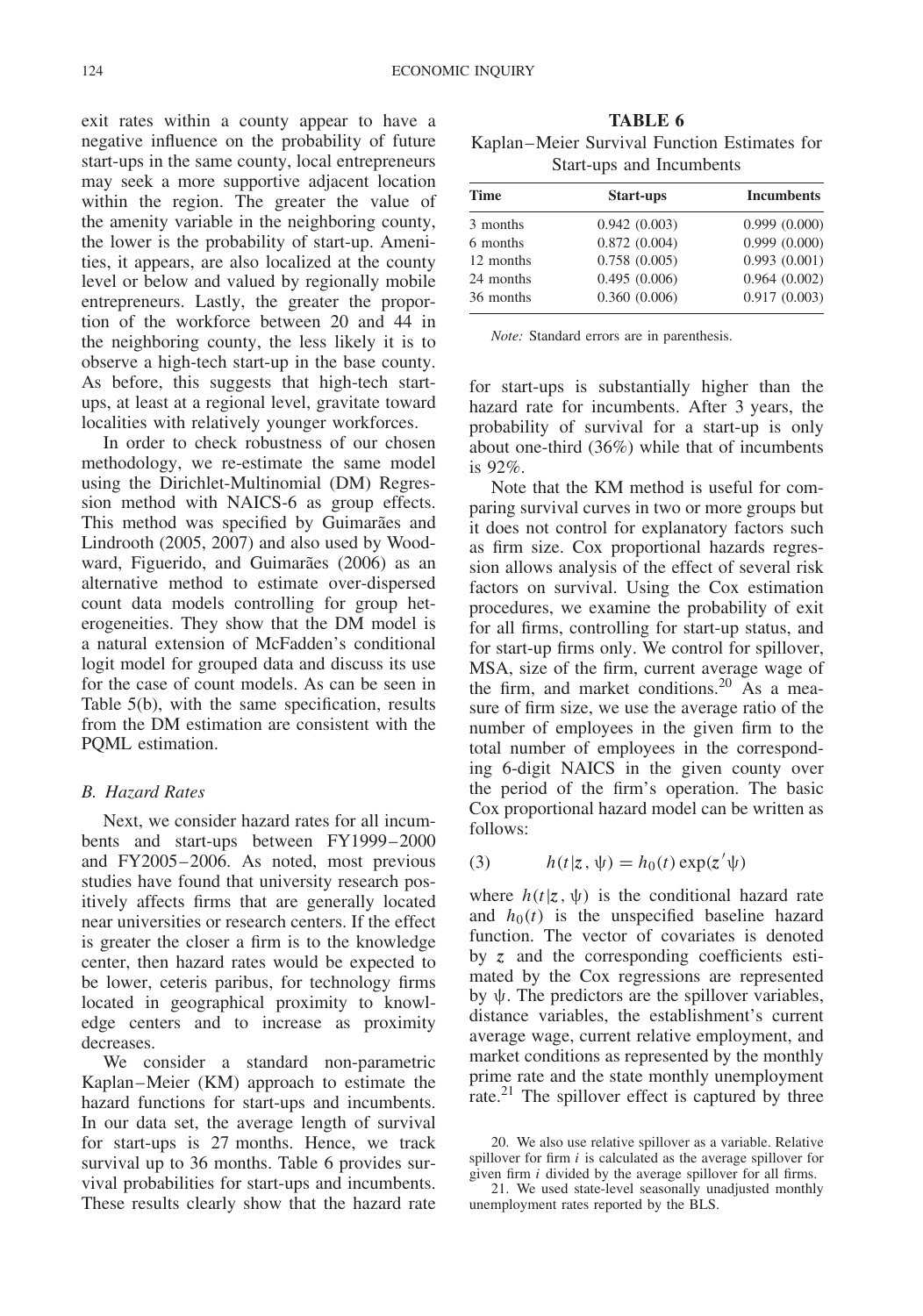dummy variables constructed by dividing the range of the distribution of the current spillover that firms experience into four equal intervals and treating membership in the bottom quarter of the range as the omitted group. Distance from the knowledge center is captured by distance dummies constructed in a similar fashion to the spillover dummies.<sup>22</sup>

In columns 1 and 2 of Table 7, Cox proportional hazard regression results are reported for all firms when the dummy variable (startup firm) is included to separate start-ups from incumbents. Column 3 presents results for the Cox regression for start-up firms only.

As expected, in columns 1 and 2, we find that the hazard rate for start-ups is higher than that for incumbents, all else equal. Looking at the spillover dummies and interaction terms, it appears that the spillover has no significant positive effect on the likelihood of survival for either entrants or incumbents. Although the estimated coefficients on the distance variables suggest a weak negative effect on firm survival probability, we find it difficult to imagine that closer proximity to a research institution can increase the likelihood of failure. We do not therefore find this result to be very compelling and assume that another unobservable influence is at work. For example, the greater concentration of firms in these locales may result in a more continuous distribution of firms across risk classes. The results also indicate that the larger the firm, the longer is the expected survival period of the firm. This is consistent with the finding of Dunne, Robert, and Samuelson (1989a, 1989b) that firm size matters.

As Audretsch and Mahmood (1995) found, the wage rate and prime rate are negatively correlated to the hazard rate, whereas the unemployment rate is positively correlated. As they suggest, higher interest rates do not directly affect these firms as they do not rely on bank financing for external capital. Unlike Audretsch and Mahmood, we estimate the hazard model separately for interest rates and unemployment rates because these two variables are highly correlated (−0.9442).

Results for the Cox regression on start-ups only, as reported in column 3 of Table 7, are qualitatively identical to the results for start-ups

**FIGURE 2** Hazard Rates for All Start-ups and Incumbents



in column 1. Note, for example, adding the coefficient estimates in column 1 for the spillover dummies and the corresponding estimates for the interaction terms using spillover dummy and start-up dummy yields values nearly equal to the coefficient estimates for spillover in the regression for start-ups only.

The proportional hazards assumption assumes that the hazard ratio is proportional over time. A common method of evaluating the proportional hazards assumption is to plot the KM observed survival curve with the Cox predicted curve and compare. When the two curves, actual and predicted, are close together, the proportional hazards assumption is not violated. From Figure 2, we can clearly see that the two curves are quite similar for both start-ups and incumbents. Note that Figure 2 is drawn after estimating the first column in Table 7. The alternative specification in the second column of Table 7 also shows that the proportional hazards assumption is not violated (figure not provided to save space).

Table 8 provides the distribution of new firms and incumbents by distance. Out of 7,713 hightech firms entering the market between July 1999 and June 2005, about 84% were located within less than a 50-mile radius from knowledge centers. On the other hand, only about 5.75% were beyond the 100-mile radius. Almost identical proportions are observed in incumbents' distribution as well. Although suggestive, this also reflects population distribution.

In Figure 3, we graph the survival patterns for start-ups and incumbents by spillover group. It is clear from this graph that there is a significant difference in survival rates between start-ups and incumbents. However, if either

<sup>22.</sup> Note, although we only report results for the distance dummies, we also estimated the model using mileage as described in Section III. Qualitative Cox regression results are the same for both methods of measurement.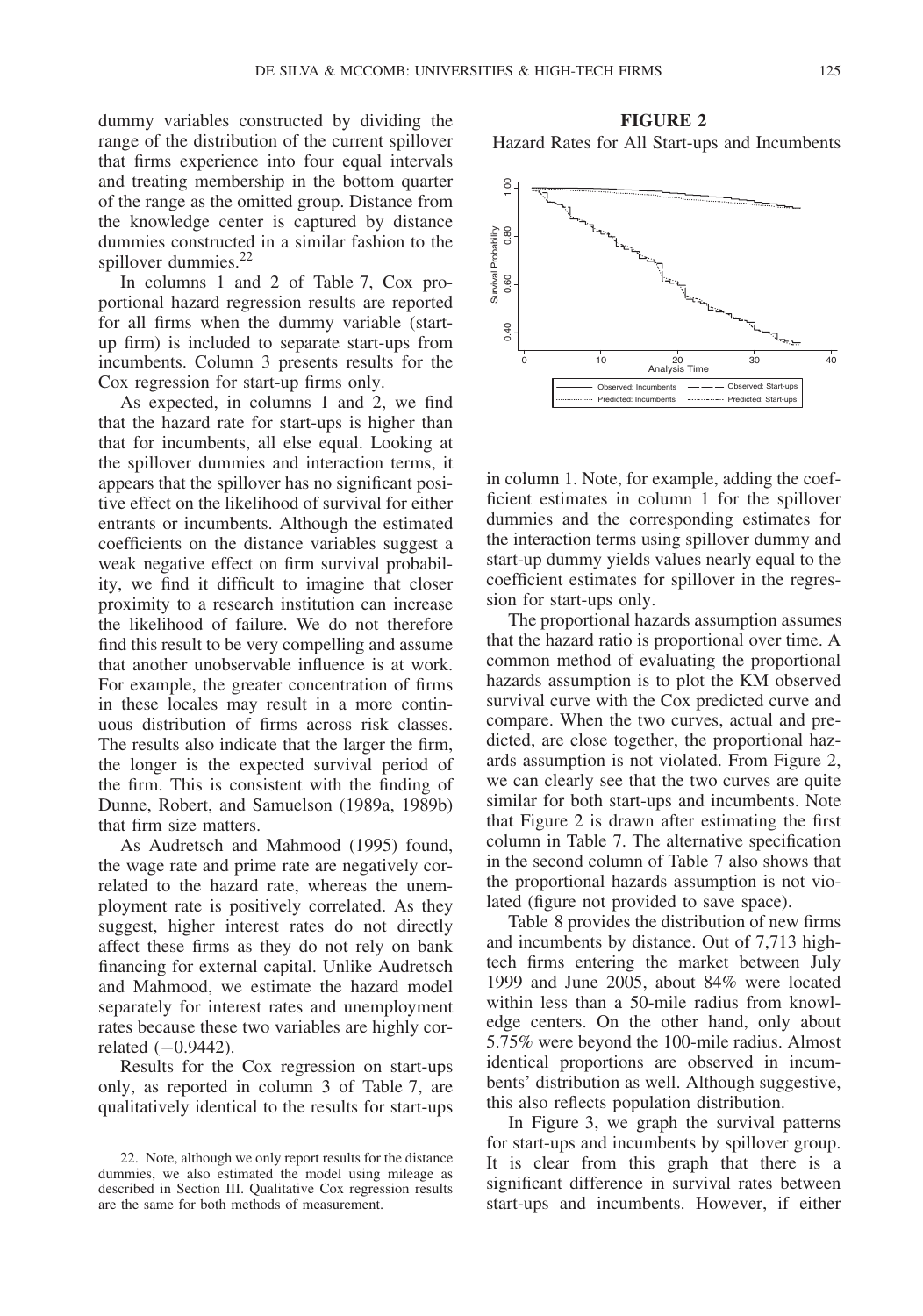|                                                      |                     | <b>All Firms</b>    | Start-ups           |
|------------------------------------------------------|---------------------|---------------------|---------------------|
| <b>Variable</b>                                      | (1)                 | (2)                 | (3)                 |
| Start-up firm                                        | $2.875***(0.209)$   | $2.869***(0.209)$   |                     |
| Spillover dummy $(25\% - 50\%)$                      | $-0.255(0.271)$     | $-0.234(0.271)$     | $-00.178*(0.096)$   |
| Spillover dummy $(50\% - 70\%)$                      | 0.200(0.194)        | 0.219(0.194)        | $-0.050(0.076)$     |
| Spillover dummy $(75\%-100\%)$                       | 0.201(0.195)        | 0.225(0.195)        | $-0.049(0.076)$     |
| Spillover dummy $(25\% - 50\%) \times$ Start-up firm | 0.080(0.288)        | 0.052(0.288)        |                     |
| Spillover dummy $(50\% - 75\%) \times$ Start-up firm | $-0.253(0.209)$     | $-0.270(0.209)$     |                     |
| Spillover dummy $(75\%-100\%) \times$ Start-up firm  | $-0.252(0.210)$     | $-0.266(0.211)$     |                     |
| $<$ 50 miles                                         | 0.306(0.203)        | 0.303(0.203)        | $0.193**$ (0.083)   |
| $>50$ to $<75$ miles                                 | 0.189(0.235)        | 0.184(0.235)        | 0.099(0.097)        |
| $>75$ to $\leq 100$ miles                            | $-0.259(0.317)$     | $-0.261(0.317)$     | $-0.023(0.103)$     |
| $\leq$ 50 miles $\times$ Start-up firm               | $-0.132(0.219)$     | $-0.127(0.220)$     |                     |
| $> 50$ to $\leq 75$ miles $\times$ Start-up firm     | $-0.095(0.256)$     | $-0.081(0.256)$     |                     |
| $>75$ to $\leq 100$ miles $\times$ Start-up firm     | 0.243(0.334)        | 0.252(0.334)        |                     |
| Employment ratio                                     | $-0.162**$ (0.059)  | $-0.171**$ (0.059)  | $-0.076(0.061)$     |
| Log of wage                                          | $-0.144***$ (0.017) | $-0.151***$ (0.017) | $-0.140***$ (0.018) |
| Unemployment rate                                    | $0.488***(0.023)$   |                     | $0.455***(0.023)$   |
| Prime rate                                           |                     | $-0.238***$ (0.019) |                     |
| Number of observations                               | 17,152              | 17,152              | 7,713               |
| Wald $\chi^2$                                        | 5,164.664           | 4,660.052           | 515.989             |

**TABLE 7** Cox Proportional Hazard Model Estimates for Incumbents and New Start-ups

*Notes:* Robust standard errors are in parentheses.

∗∗∗Statistical significance at the 1% level; ∗∗statistical significance at the 5% level; and ∗statistical significance at the 10% level.

**TABLE 8** Distribution of Start-ups and Incumbents by Distance to Knowledge Centers

| <b>Distance</b>        | Start-ups | <b>Incumbents</b> |  |
|------------------------|-----------|-------------------|--|
| $<$ 50 miles           | 6.479     | 7,866             |  |
| $>50$ to $<75$ miles   | 513       | 744               |  |
| $>75$ to $< 100$ miles | 278       | 297               |  |
| $>100$ miles           | 443       | 532               |  |

group is considered separately, distance does not have any apparent effect on the within-group survival rates. This is consistent with the results reported in Table 8.

As discussed above, if knowledge spillovers represent positive external economies to technology firms located close to the location of the R&D activity, hazard rates would be expected to be lower, ceteris paribus, for technology firms located in geographical proximity to knowledge centers and to increase as proximity decreases. Figure 4 illustrates hazard rates for start-ups and incumbents by the minimum distance to knowledge centers. Again, from these graphs, it is clear that there is a significant difference in survival rates for start-ups and incumbents.

However, as in the previous graphs, within groups, there is little apparent effect on hazard rates from distance to the knowledge center. For new start-up firms within the 50-mile radius, the survival rate is about 35% after 36 months compared to a rate above 90% for incumbents.

Note that our current definition of start-ups limits the period of analysis. For example, we may observe a firm entering the market in May of 2005. But as our data set ends in June of 2005, the KM Survival Function Estimates would treat this firm as existing only 1 month before exit, as all firms appear to terminate with the end of the data in June, 2005. By including these late entries, there would be a tendency to underestimate the survival rates for new firms. To overcome this problem, we change our set of observations on start-ups to include only those firms that can be tracked for at least 3 years. We drop from the sample all firms that entered after 36 months before the end of the data, i.e., any firm that entered after June 2002. Hence, we treat as a start-up any firm that entered the market between July 1999 and June 2002 and trace their existence for 3 years from the date of start-up. To be consistent with the new firm definition, we treat an incumbent as a firm that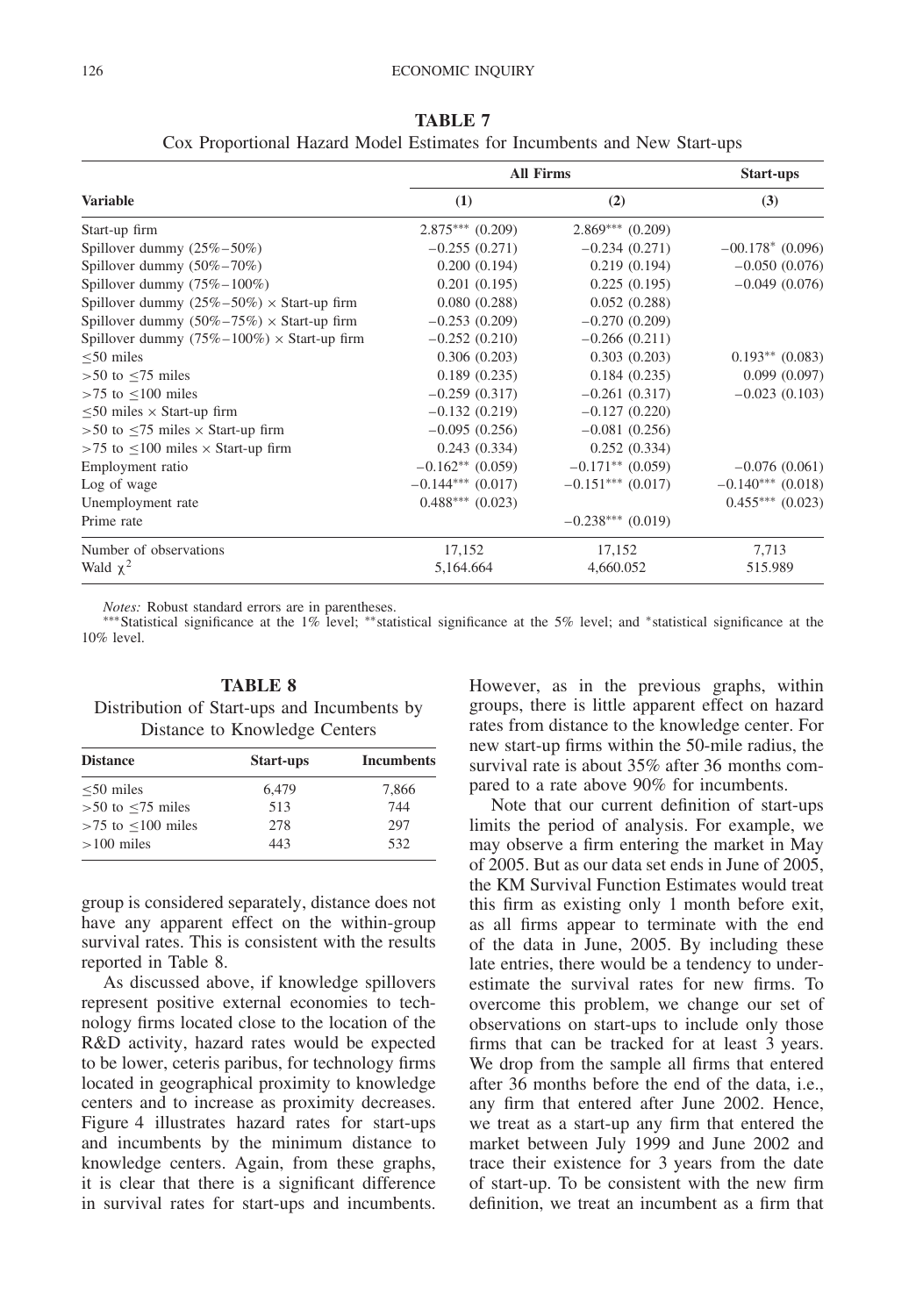

**FIGURE 3** Hazard Rates for New Start-ups and Incumbents by Spillover

entered the market before July 1996. Firms that entered the market between July 1996 and June 1999 will be dropped as they will not have already survived at least 36 months. Hazard rates for all start-ups and incumbents under the alternative definitions are illustrated in Figure 5. To economize on space, we provide only the graphical results.

Even with our alternative definition, our qualitative results do not change although the magnitude of survival of new firms has increased. This would be expected with our new definitions. This qualitative result is true for all above estimated hazard rates.

## IV. CONCLUSION

The intent in this study was to consider the localized influence of university R&D on the likelihood of firm start-up and survival. In the case of start-ups, our assumption is that, if a localized spillover is present, it will be expressed in a higher likelihood of observing new firms in the knowledge-intensive or hightech industries in areas more proximate to the university. As suggested at the outset of this article, the knowledge spillovers are most easily pictured for us in the form of start-ups based on intellectual properties that result either directly from the research or as variations or derivatives of that research. This would be the case if, for example, the research results and implications are diffused locally through informal networks before the research outcomes are made widely public.

Although otherwise controlling for the qualitative effect of the presence of a research institution, we find evidence that both the size of the research enterprise and its relative proximity help to explain the likelihood of start-ups in a locality (county). This is consistent with the hypothesis that specific knowledge spillovers are present. As distance to the knowledge center increases, for a given level of university R&D, the likelihood of a start-up decreases. Computing marginal effects (for column 1 in Table  $5(a)$ , we estimate that a 1% increase in the distance from the knowledge center, all else equal, will result in a 0.119% decrease in the likelihood of observing a start-up in a given county. This also suggests a relatively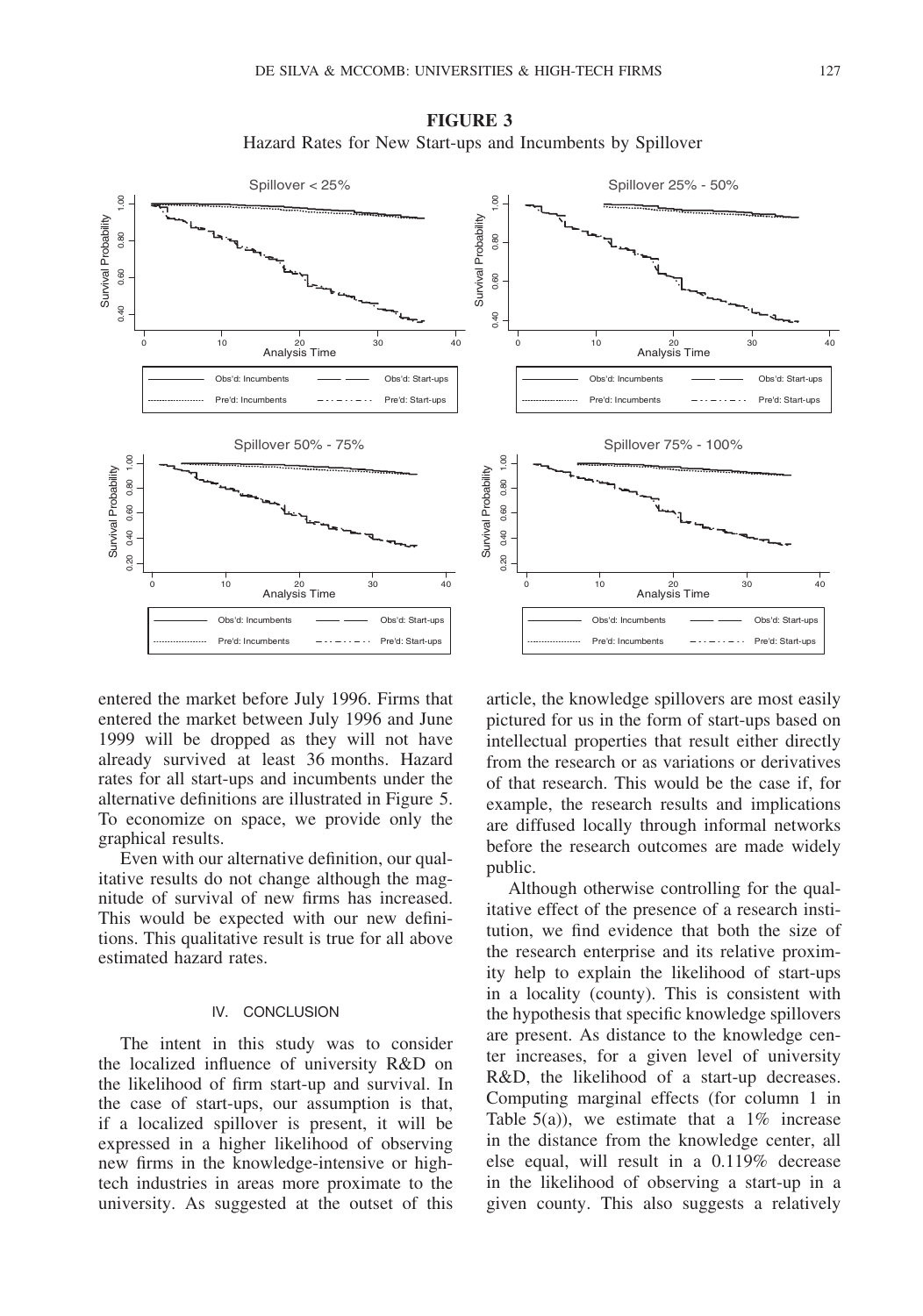

**FIGURE 4**

**FIGURE 5** Hazard Rates for all Start-ups and Incumbents with Alternative Definition



sharp diminution in the likelihood of observing a start-up as distance from the knowledge center increases, for any given level of R&D funding. This finding is consistent with previous research on the question (Woodward, Figuerido, and Guimarães 2006). Other factors appear to be more important than the level of R&D funding. Specifically, other localized non-research elements embodied in the presence of the university and the area's metropolitan characteristics have a greater effect.

The question of the effect of university R&D in the case of firm survival is somewhat different from that of entry. A start-up firm based on intellectual property that devolves from or is motivated by university research may or may not benefit directly from continued proximity to the ongoing university research after the firm is actually launched. One can easily imagine an entrepreneur enlightened by the university research who then conceives an innovative idea, starts a firm, and is off and running on his/her own. On the other hand, continued localized benefits in the form of technical knowledge resources (brown bags, libraries, and easily accessible faculty consultants), related ongoing research, or a greater pool of skilled labor will extend competitive advantages to nearby firms. If so, firms located in closer proximity to the knowledge center should exhibit higher survival rates than more distant firms with reduced access to these economies.

We find weak evidence that hazard rates for start-ups are positively influenced by proximity to the knowledge centers. The question we have posed is whether or not knowledge spillovers from university R&D reduce hazard rates. The results of this analysis, then, suggest that beneficial spillovers are not present or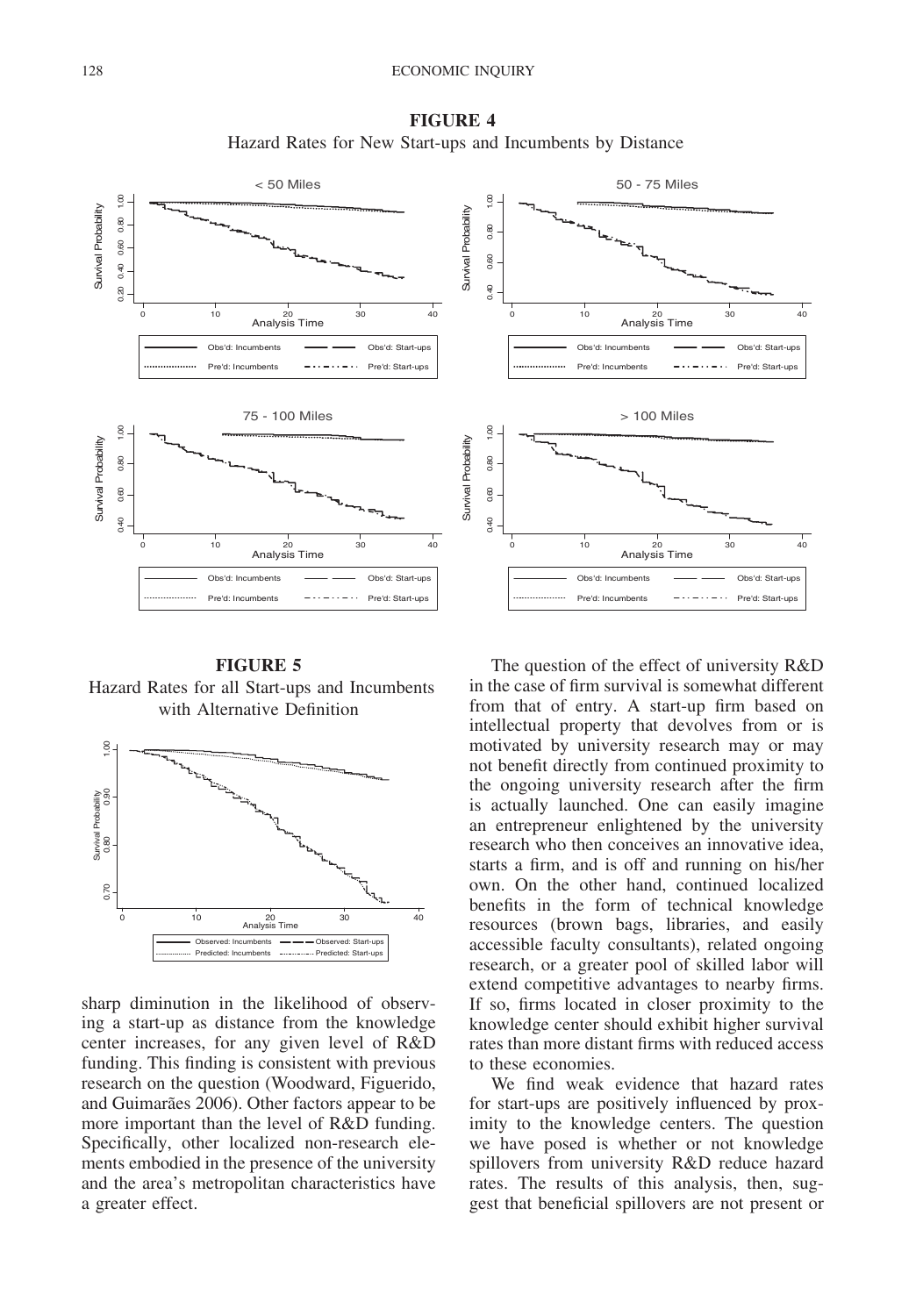that spillovers, if present, do not enhance the likelihood of firm survival regardless of distance from the knowledge center. Given the persuasive results on entry, the conclusion, based on the hazard model, that spillovers are not present is not very compelling on its surface.

One plausible explanation for this finding is, as noted above, that the local availability of the R&D spillovers motivates higher frequency of start-up in the industries for which the spillovers are a production input. With higher frequency of start-up within a relatively narrow, locally differentiated product space, competition among local firms would likely be greater. Indeed, one would expect to observe entry up to the point at which the private benefits of the jointly consumed spillover are eliminated. The net effect would be that failure rates would be similar across the broader region. It is also possible that there are both economies and diseconomies associated with locating within growing concentrations of technology firms. Firms would be advantaged by the localized spillovers up to the point at which they are offset by diseconomies as a result of the increasing geographical concentration. One example of such a diseconomy might be a dilution of managerial competence if the regional supply of competent technology business managers is inelastic.

Hazard rates for start-up firms are, of course, significantly higher than that for incumbent firms. Consistent with the findings of Dunne, Robert, and Samuelson (1989a), we find that larger firms are more likely to survive. Market conditions also appear to matter insofar as the unemployment rate has a positive and significant effect on hazard rates.

One further conclusion that might be drawn from these results is that even if observed hazard rates are not lower among technology firms located near research centers, the research institutions can make a contribution to regional economic activity by inspiring higher rates of start-up activity. That is, higher rates of startup activity at similar hazard rates will result in higher levels of technology industry employment in the regions around knowledge centers. Moreover, as the presence of technology firms is also a factor in explaining technology start-up activity, the growth in technology firm startups should accelerate relative to other regions through time.

### **REFERENCES**

- Abramovsky, L., R. Harrison, and H. Simpson. "University Research and the Location of Business R & D." *The Economic Journal*, 117, 2007, C114–41.
- Acs, Z. J., L. Anselin, and A. Varga. "Patents and Innovation Counts as Measures of Regional Production of New Knowledge." *Research Policy*, 3, 2002, 1069–85.
- Acs, Z. J., D. B. Audretsch, and M. P. Feldman. "R&D Spillovers and Recipient Firm Size." *Review of Economics and Statistics*, 76, 1994, 336–40.
- . "Real Effects of Academic Research: Comment." *American Economic Review*, 82, 1992, 363–67.
- Anselin, L., A. Varga, and Z. J. Acs. "Geographical Spillovers and University Research: A Spatial Econometric Perspective." *Growth and Change*, 31, 2000, 501–15.
- Audretsch, D. B., and M. P. Feldman. "R&D Spillovers and the Geography of Innovation and Production." *American Economic Review*, 86, 1996, 630–40.
- Audretsch, D. B., and T. Mahmood. "New Firm Survival: New Results Using a Hazard Function." *The Review of Economics and Statistics*, 77, 1995, 97–103.
- AUTM. "Licensing Survey." 2004. http://www.autm.org/ events/File/FY04%20Licensing%20Survey/04AUTM USLicSrvy-public.pdf
- Baldwin, J. R., and P. K. Gorecki. "Firm Entry and Exit in the Canadian Manufacturing Sector, 1970–1982." *The Canadian Journal of Economics*, 24, 1991, 300–23.
- Cameron, C. A., and P. K. Trivedi. *"Microeconometrics: Methods and Applications."* New York: Cambridge University Press, 2005.
- Carlino, G. A., and A. Saiz. "City Beautiful." The Federal Reserve Bank of Philadelphia. Working Paper No. 08–22, 2008.
- Chapple, K., A. Markusen, G. Schrock, D. Yamamoto, and P. Yu. "Gauging Metropolitan High-Tech and "I-Tech" Activity." *Economic Development Quarterly*, 18, 2004, 10–29.
- Dunne, T., S. D. Klimek, and M. J. Roberts. "Exit from Regional Manufacturing Markets: The Role of Entrant Experience." *International Journal of Industrial Organization*, 23, 2005, 399–421.
- Dunne, T., M. J. Robert, and L. Samuelson. "Patterns of Firm Entry and Exit in U.S. Manufacturing Industries." *The Rand Journal of Economics*, 19, 1988, 495–515.
- Dunne, T., M. J. Robert, and L. Samuelson. "The Growth and Failure of U.S. Manufacturing Plants." *The Quarterly Journal of Economics*, 104, 1989a, 671–98.
- . "Firm Entry and Postentry Performance in the US Chemical Industry." *Journal of Law and Economics*, 32, 1989b, 233–71.
- Fischer, M. M., and A. Varga. "Spatial Knowledge Spillovers and University Research: Evidence from Austria." *The Annals of Regional Science*, 37, 2003, 303–22.
- Glaeser, E. L., J. Kolko, and A. Saiz. "Consumer City." *Journal of Economics Geography*, 1, 2001, 27–50.
- Gourieroux, C., A. Montfort, and A. Trognon. "Pseudo Maximum Likelihood Methods: Theory." *Econometrica*, 52, 1984a, 681–700.
- . "Pseudo Maximum Likelihood Methods: Application to Poisson Models." *Econometrica*, 52, 1984b, 701–21.
- Guimarães, P. "The Fixed Effects Negative Binomial Model Revisited." *Economics Letters*, 99, 2008, 63–66.
- Guimarães, P., and R. Lindrooth. "Controlling for Overdispersion in Grouped Conditional Logit Models: A Computationally Simple Application of Dirichlet Multinomial Regression." *Econometrics Journal*, 10, 2007, 439–52.